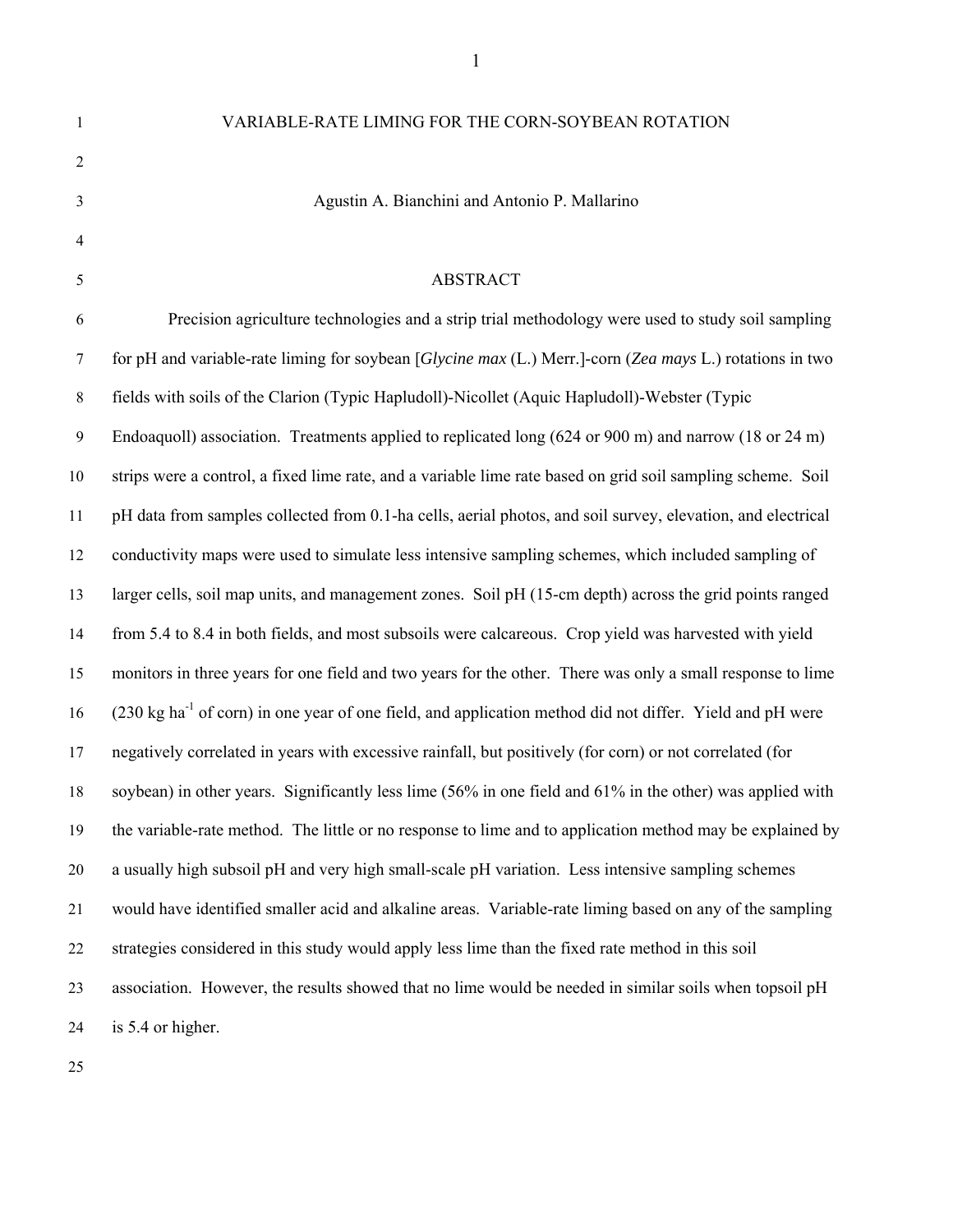1 Abbreviations: CCE, calcium carbonate equivalent; DGPS, differential global positioning system; EC, 2 electrical conductivity; ECCE, effective calcium carbonate equivalent; VRT, variable rate technology. 3 4 INTRODUCTION 5 6 The value of liming acid soils to increase soil pH to values optimal for crops is well known 7 (Adams, 1984; Black, 1993). McLean and Brown (1984) presented and discussed in a detailed review the 8 beneficial effects of lime in corn and soybean for the United States (U.S.) Corn Belt. Soil testing for pH 9 and other nutrients is a useful tool, but field sampling error generally is large, and larger than chemical 10 analysis error (Cline, 1944). Assessing variability appropriately is a critical first step in precision 11 agriculture (Pierce and Nowak, 1999). High variability in soil test pH, P and K is often observed in 12 farmer's fields (Bullock et al., 1994; Cahn, 1994; Cambardella et al., 1994; Fixen and Reetz, 1995; 13 McGraw and Hemb, 1995; Pierce et al., 1995; Mallarino, 1996). Characteristics of Ca, P, and K in soils 14 suggest that liming and P and K fertilization are very conducive to precision management because 15 residuality of liming or fertilization is high and temporal variability is low compared to N (Rehm et al., 16 1996; Pierce and Nowak, 1999). The patterns or variability for these nutrients are not always related to 17 soil map units because fertilization and liming often have increased soil test values and created new 18 patterns of variability (Franzen and Peck, 1995; Mallarino and Wittry, 1998). Fields where fertilizers have 19 been banded or where high rates of nutrients and manure were used show large nutrient variability (Peck 20 and Melsted, 1973; Mallarino, 1996). Small scale cyclic patterns (1 m or less) result from banded 21 fertilizer or manure applications, whereas larger scale cyclic trends (15-18 m) result from broadcast 22 fertilization or manuring with commercial bulk spreaders (Mallarino, 1996). 23 Different sampling techniques can be used to collect soil samples from fields. Grid soil sampling

24 began to be used in the early 1990s in the Corn Belt, and it refers to a process whereby a field is divided 25 into many smaller cells for sampling purposes. The results of analyses are combined with geographical 26 coordinates of each sample to create maps (Pocknee et al., 1996). The sampling intensity required for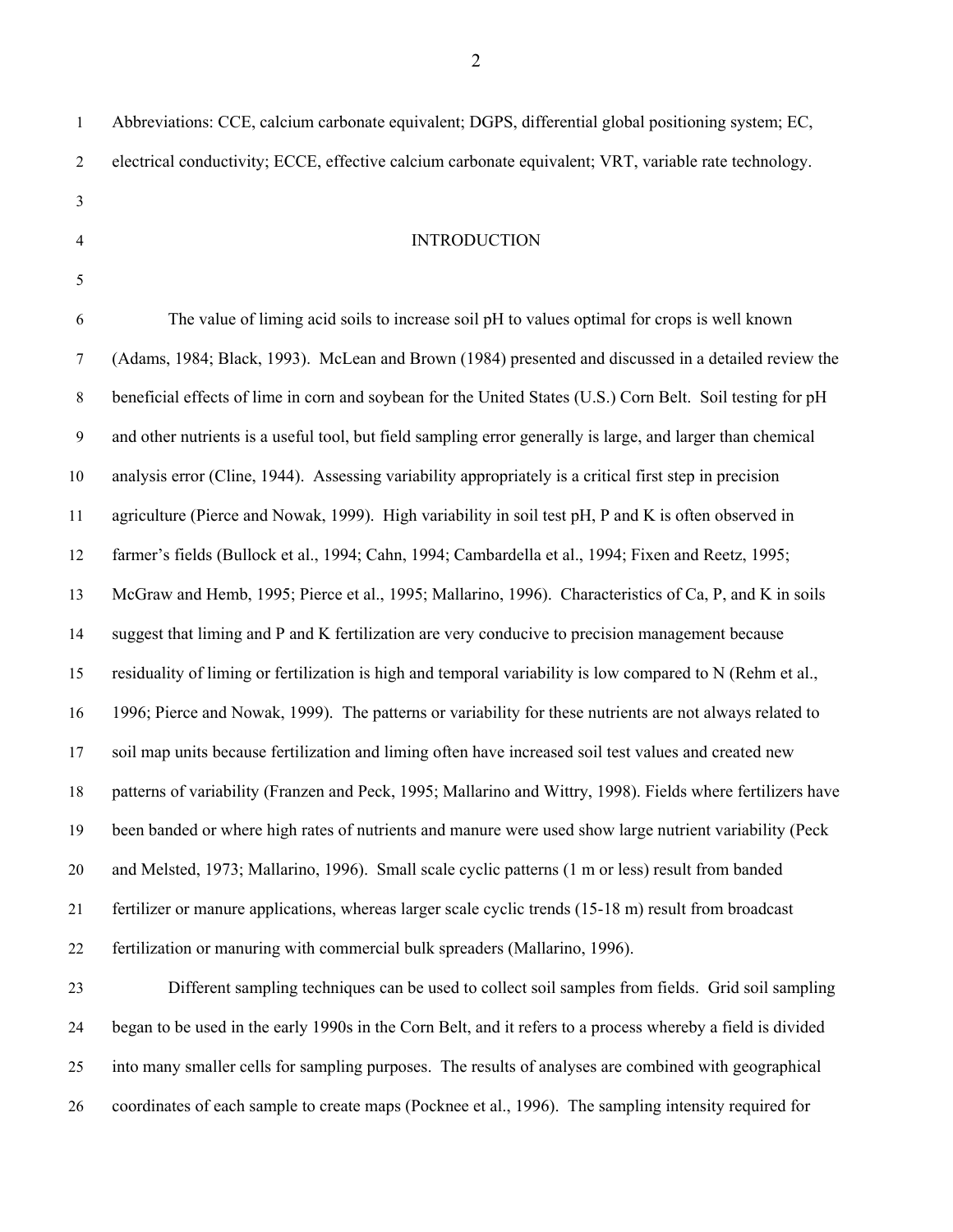1 effective use of variable rate technology (VRT) is not clearly defined and may be different for different 2 soil tests, fields, and geographic regions. Soil sampling for pH, P, and K based on square 1-ha grids were 3 in use in the Corn Belt (Sawyer, 1994). Research (Wollenhaupt et al., 1994; Franzen and Peck, 1995) 4 showed that grid point soil sampling at densities of 0.4 and 0.1 ha further increase soil test mapping 5 accuracy. Mallarino (1996) and Rehm et al. (1996) found that variability of soil test P or K within grid 6 cells of that size can be as great as variability across an entire field. Moreover, others (Wollenhaupt et al., 7 1994; Mallarino, 1996) found that soil sampling of square grids may lead to loss of spatial variability 8 information if the soil test patterns are long and narrow or if patterns tend to follow cycles.

9 Zone sampling has recently been suggested to reduce sampling costs while maintaining a 10 reasonably good information about nutrient levels. Sampling by zone assumes that sampling areas can be 11 identified on the basis of zones with different soil or crop characteristics across a field and that patterns 12 are likely to remain temporally stable (Franzen et al., 2000). Criteria used to delineate management zones 13 vary. Topography and soil and crop canopy images can be used to identify management zones because 14 they may reflect different soil properties, are noninvasive, and may be of low cost (Mulla and Schepers, 15 1997; Franzen et al., 1998; Schepers et al., 2000). Soil electrical conductivity (EC), which can be 16 estimated using noninvasive electromagnetic induction methods, has been useful to estimate topsoil depth 17 (to a claypan or other root growth limiting layer), physical and chemical soil properties, and to explain 18 yield variability (Doolittle et al., 1994; Kitchen et al., 1999; Kitchen et al., 2000; Myers et al., 2000). 19 Yield maps can be used to define different soil productivity areas that together with other layers of 20 information can be used as a basis for variable-rate fertilization (Stafford et al., 1999; Bronson et al., 21 2000). Colvin et al. (1997) concluded, however, that stable within-field yield patterns may be observed in 22 some fields but not in others.

23 Benefits from using VRT may include larger yield increases on low-testing or acid soils and 24 fertilizer or lime savings by decreasing application rates on high-testing soils (Sawyer, 1994; Pierce and 25 Nowak, 1999). Large soil test variation within fields pose the problem of determining whether a single 26 fertilizer recommendation can be prescribed for the entire field or whether the variation is so large that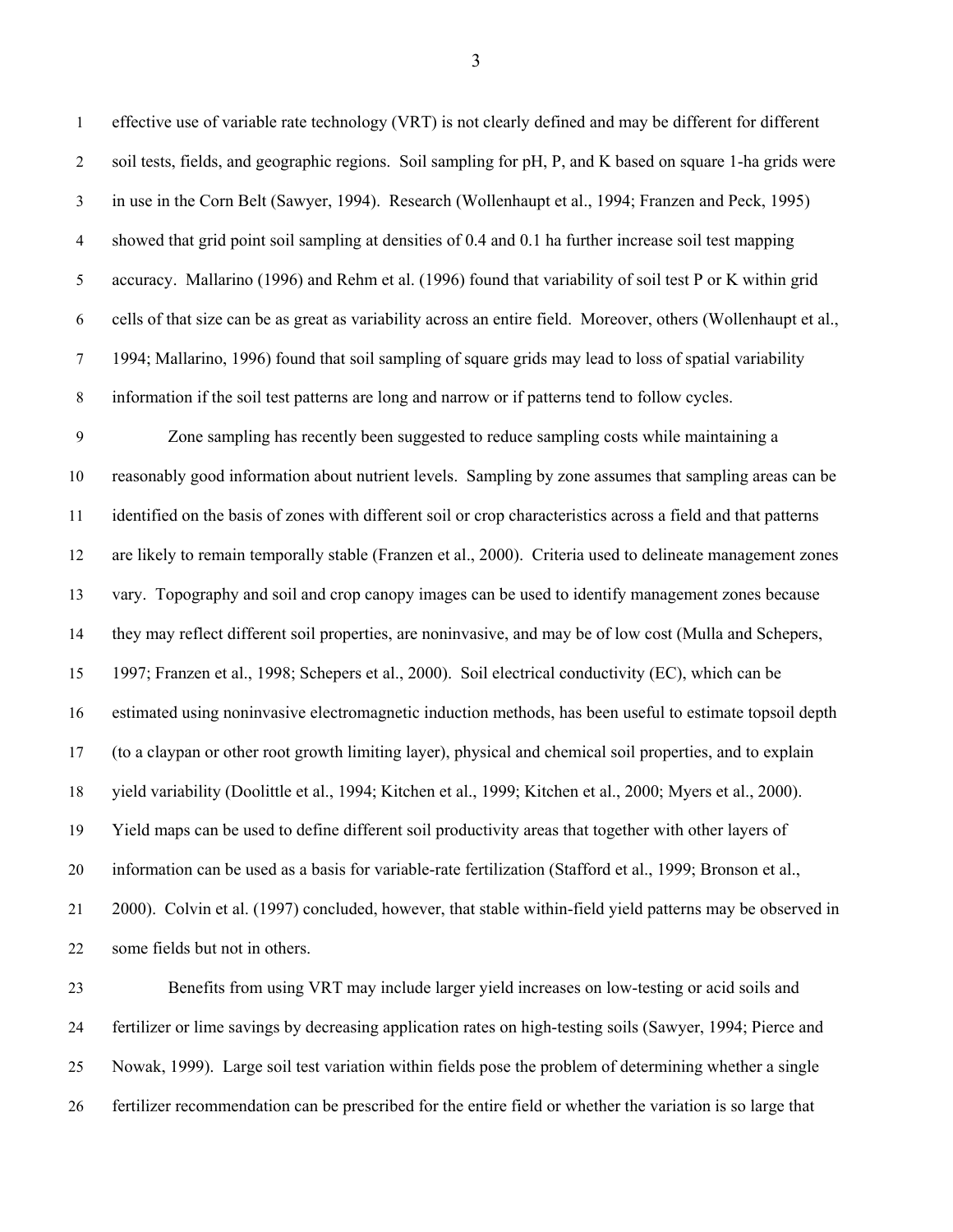1 different recommendations are required for different parts of the field (Peck and Melsted, 1973). The 2 keys for profitable variable-rate liming are accurate and precise preparation of the lime application map, 3 accurate application control, and a sufficient crop response to offset likely higher soil sampling and 4 application costs (Pierce and Warncke, 2000). Bongiovanni and Lowenberg-DeBoer (2000) simulated 5 crop yield using corn and soybean soil pH response functions from small-plot data and predicted larger 6 annual returns with site-specific pH management. Soil test data from a 8.8 ha field sampled by Borgelt et al. (1994) suggested (crop response was not measured) that 3.4 to 4.5 Mg ha<sup>-1</sup> of lime were needed, and 8 that a uniform rate would have resulted in over-liming of 9-12 % of the field and under-liming of 37-41% 9 of the field. Mulla et al. (2000) used pH and buffer pH from soil samples collected from a 12 ha field 10 using four sampling strategies (9 x 9 m grids, 18 x 18 m grids, 1-ha grids, and a targeted sampling 11 strategy based on near infrared reflectance images of bare soil and soybean canopy). The two most 12 intensive grid sampling strategies identified acid areas of 1.3 and 3.4 ha respectively, the 1-ha grid 13 strategy identified no acid areas, and the targeted sampling identified 0.6 ha of acid soil that would have 14 required lime. Heiniger and Meijer (2000) used soil samples collected on 1-ha square grids from four 15 states in the U.S. Coastal Plains to estimate amounts of lime required for uniform or variable-rate 16 application. Based on simulated corn yield response and the soil pH data, they concluded that variable-17 rate lime application would have resulted in an average profit increase of \$4.03 ha<sup>-1</sup> compared to the fixed 18 lime rate. Pierce and Warncke (2000) applied five lime treatments on the basis of maps interpolated from 19 soil samples collected from 30.5-, 61-, and 91.5-m grids to small field plots (4.5 by 30.5 m) and found 20 that grid soil sampling on regular grids did not accurately predict site specific soil pH or lime 21 requirements for corn or soybean fields. In this study corn did not respond to lime, but soybean did. 22 Yield monitor maps and differential global positioning system (DGPS) receivers in the combines 23 can be used to evaluate the effects of VRT and other site-specific management practices (Oyarzabal et al., 24 1996; Colvin et al., 1997). Treatments are applied to narrow (usually the width is a multiple of the 25 equipment width used to apply the treatments) and long strips (generally the length of the field), and crops 26 are harvested with combines equipped with yield monitors and DGPS receivers. Precision agriculture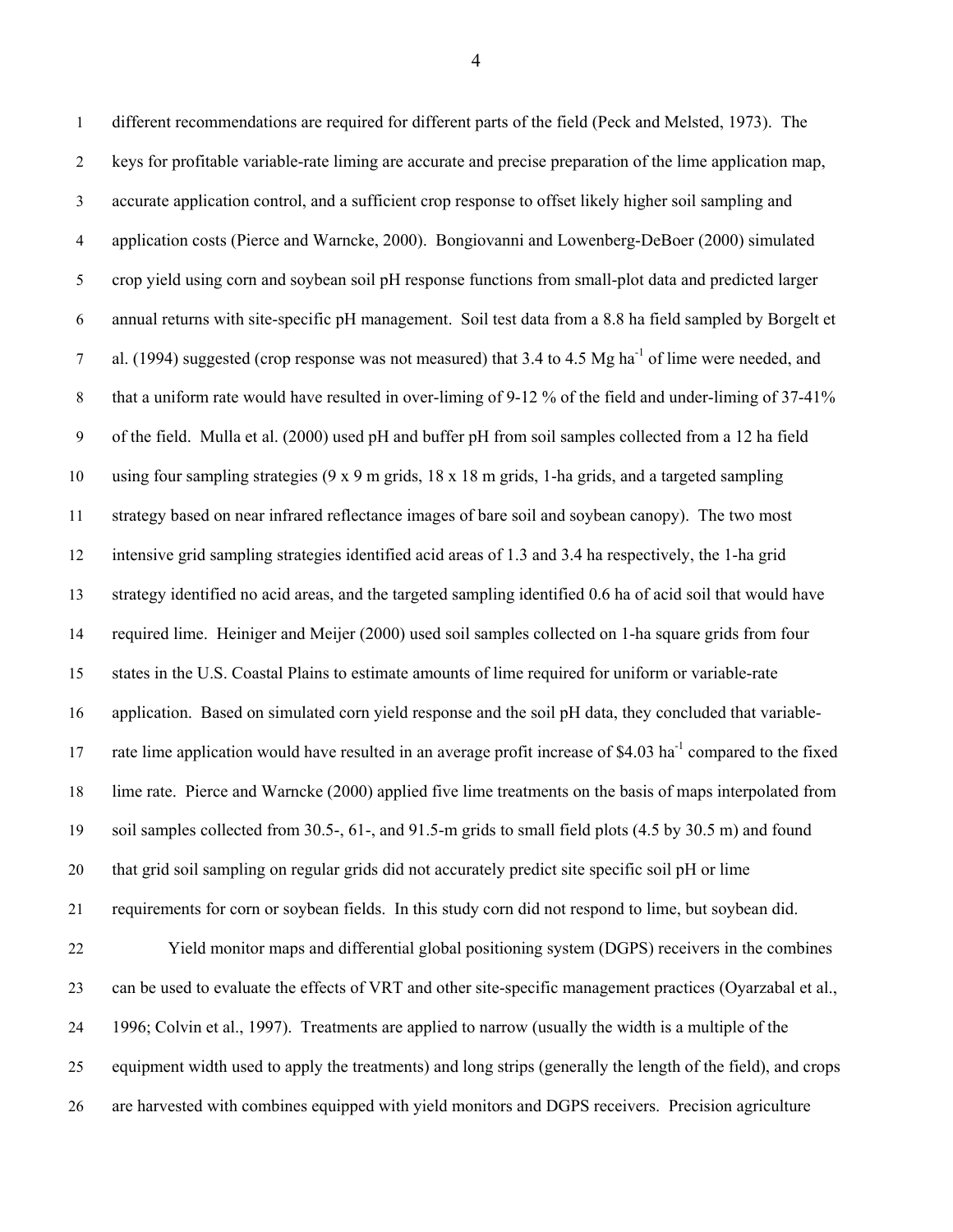1 technologies can be successfully adapted to these types of field trials used for on-farm research 2 (Oyarzabal et al., 1996; Mallarino and Wittry, 1997). However, the yield monitor flow meter data cannot 3 be expected to resolve detailed yield variation over spatial intervals of less than approximately 15 m, and 4 20 to 25 m may be a more realistic scale of resolution (Lark et al., 1997). 5 Much of the research on variable-rate liming discussed previously focused on describing soil pH 6 variation using various sampling strategies and simulated responses to lime. Moreover, when lime was 7 applied, yield data were gathered from small plots and not by actually comparing yield response to fixed-8 rate and variable-rate application using VRT equipment used by farmers. The objectives of this study 9 were to evaluate impact of intensive soil sampling and variable-rate lime application on soil pH and yields 10 of corn and soybean using equipment commonly used in production agriculture, and to implement a 11 management zone sampling method that was compared with other sampling strategies to describe pH 12 values over a field. 13 14 15 MATERIALS AND METHODS 16 17 The study was conducted over a 3 year period (1998, 1999 and 2000) in one field (Field 1) and 18 over a 2 year period (1999 and 2000) in the other (Field 2). The two fields were located in Boone 19 County, Iowa, had soils of the Clarion-Nicollet-Webster soil association, and were managed with a two-20 year corn-soybean rotation. Areas of approximately 15 ha in Field 1 and of 18 ha in Field 2 were selected 21 for the experiments. The width of each experimental area was divided into four blocks measuring 54 m in 22 width in Field 1 and three blocks measuring 72 m in Field 2. The blocks corresponded to the replications 23 of the experimental designs. Each block was further subdivided into strips to fit three treatments. 24 Experimental units were strips 18 m wide and 624 m long in Field 1, and 24 m wide and 900 m long in 25 Field 2. The measurements were done with measuring tape and georeferences were recorded using a 26 hand held differential global positioning system (DPGS) receiver. Treatments were applied once before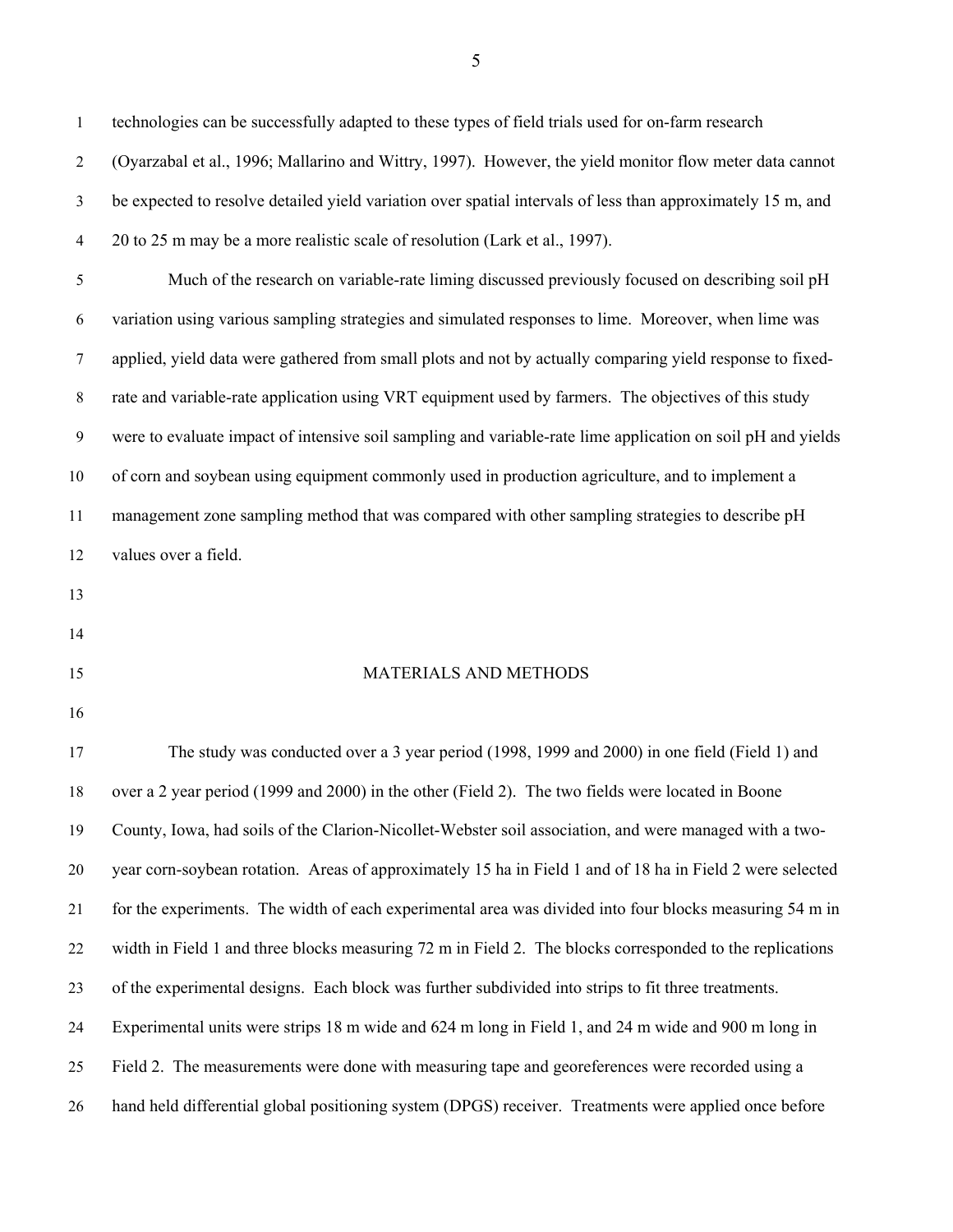| 1                | the first soybean crop was planted, and they were a control, a fixed lime rate, and a variable lime rate                        |
|------------------|---------------------------------------------------------------------------------------------------------------------------------|
| $\overline{2}$   | based on a surfaced map from a 0.2-ha random grid-point soil sampling scheme (Wollenhaupt and                                   |
| $\mathfrak{Z}$   | Wolkowski, 1994). Each composite sample was made up of 12 cores collected from a 15-cm depth from                               |
| $\overline{4}$   | an area approximately 80 $m2$ in size located randomly within each 0.2 ha cell. Soil samples were dried in                      |
| 5                | a forced-air oven at 35° C, ground to pass a 2-mm screen, and analyzed in duplicates. Soil pH was                               |
| 6                | measured potentiometrically in a slurry using an electronic pH meter (McLean, 1982), 1:1 (wt/vol)                               |
| $\boldsymbol{7}$ | soil: deionized water ratio, and a 10 min shaking time. Lime requirement was calculated using the SMP                           |
| $\,8\,$          | buffer method (Shoemaker et al., 1961; Watson and Brown, 1998).                                                                 |
| $\boldsymbol{9}$ | The agricultural lime used had 23% Ca and 2.5% Mg. All material passed through a 4.75-mm                                        |
| 10               | screen, 93 % though a 2.36-mm screen, and 34 % though a 0.25-mm screen. The calcium carbonate                                   |
| 11               | equivalent (CCE) and the Effective CCE (ECCE) of the lime were determined following the procedure                               |
| 12               | used at the Iowa State University Soil and Plant Analysis Laboratory (SPAL). The State of Iowa and the                          |
| 13               | SPAL use a fineness factor to determine ECCE. Briefly, CCE is measured by adding 43 ml of a HCl                                 |
| 14               | solution to 1 g of crushed lime, heating the mixture for 30 minutes, adding 4 to 5 drops of                                     |
| 15               | phenolphthalein indicator, and titrating with a NaOH solution. Moisture is determined by drying the lime                        |
| 16               | until constant weight was achieved. The ECCE was calculated with Equation 1.                                                    |
| 17               | Percent ECCE = (Fineness factor x CCE) – % moisture<br>[Eq. 1]                                                                  |
| 18               | The lime used had 91% CCE and 53% ECCE. Lime rates were calculated to raise the pH to 6.5 using                                 |
| 19               | Equation 2, which is the formula used by Iowa State University (ISU) lime recommendations (Voss et al.,                         |
| 20               | 1999).                                                                                                                          |
| 21               | Pounds per acre of ECCE = $[49886 - (7245 \times BpH)] \times [6 \times 0.167]$<br>[Eq. 2]                                      |
| 22               |                                                                                                                                 |
| 23               | No lime was applied by the variable-rate treatment where pH was at or above 6.3 as suggested by                                 |
| 24               | Voss et al. (1999). The fixed rates were 5.8 Mg CCE ha <sup>-1</sup> in Field 1 and 4.6 Mg CCE ha <sup>-1</sup> in Field 2, and |
| 25               | the variable rates ranged from 0 to 8.2 Mg CCE ha <sup>-1</sup> in both fields. The ECCE fixed rates were 3.4 Mg                |
| 26               | $ha^{-1}$ in Field 1, 2.7 Mg $ha^{-1}$ in Field 2, and the variable rates ranged from 0 to 4.8 Mg $ha^{-1}$ in both fields.     |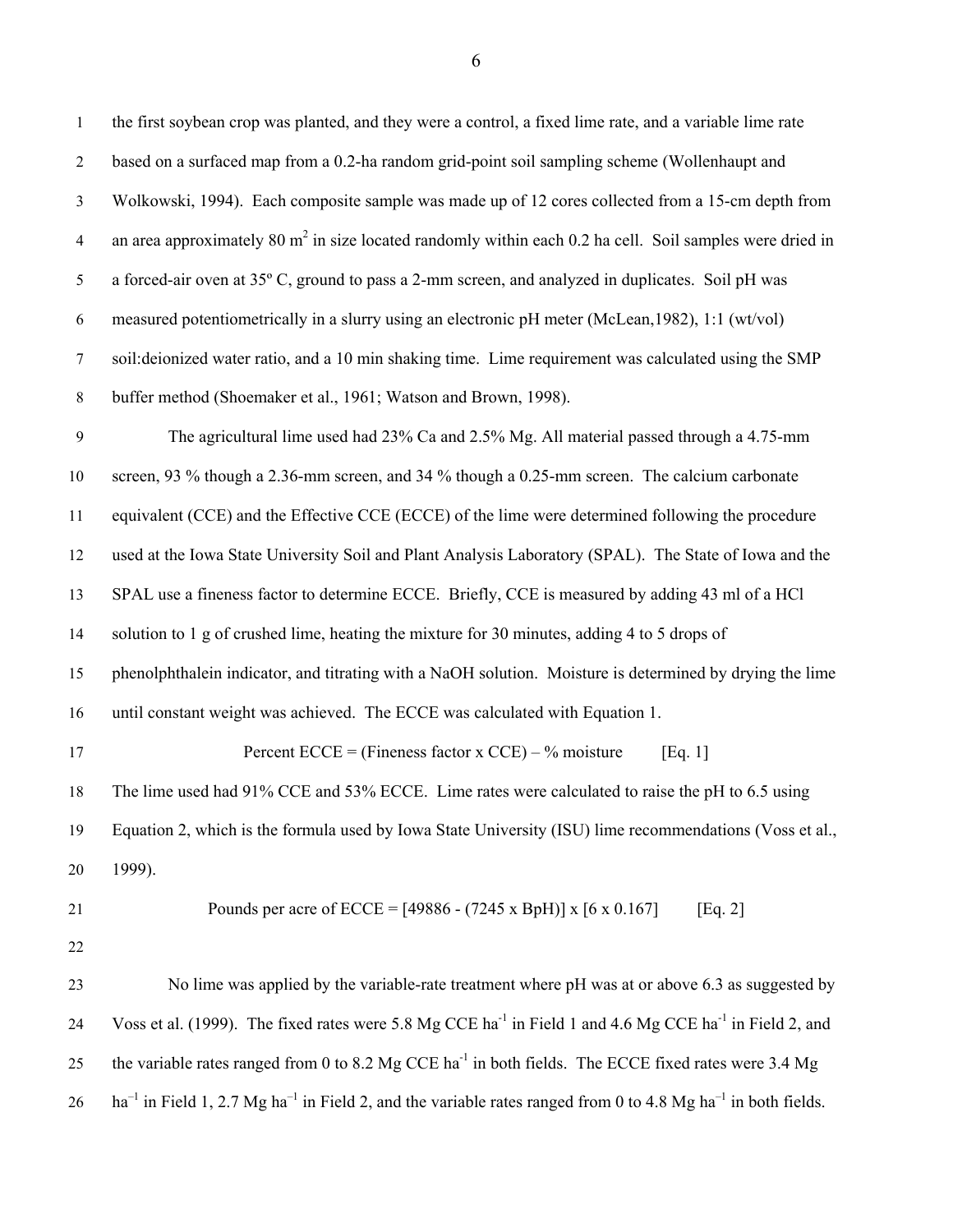1 The fixed rates were not decided on the basis of average soil pH of the fields. They were rates normally 2 used by the cooperative and the farmers for this soil association. The lime was applied with a commercial 3 broadcast spreader equipped with a variable-rate controller and a DGPS receiver and was incorporated to 4 a 15-cm depth by chisel plowing and disking. Uniform rates of N, P and K were applied by the farmer 5 following local recommendations.

6 A set of soil samples was collected immediately before the lime application from all treatment 7 strips using a more intensive method than the one used to decide the lime application rates. The objective 8 of this sampling was to have an estimate of initial pH from the same points that would be sampled in the 9 future to evaluate the impact of the lime treatments over time. For Field 1, soil samples were taken in 10 Spring 1998 (the day before liming), Fall 1998 (November), Fall 1999 (November), and Fall 2000 11 (October). For Field 2, samples were taken in Fall 1998 (the day before liming), Fall 1999 (November), 12 and Fall 2000 (November). Composite samples (12 cores, 15 cm depth) were collected using a systematic 13 grid whose layout followed the field design. The sampling area at each point was approximately  $25 \text{ m}^2$  in 14 size located at the center of each of 144 cells in Field 1 and 180 cells in Field 2. The width of each cell 15 coincided with the width of each strip (18 m in Field 1 and 24 m in Field 2) and the length along the strips 16 (and along crop rows) was 52 m in Field 1 and 45 m in Field 2. Thus, the area represented by each 17 sample approximately corresponded to 0.1-ha cells of a grid-point sampling scheme (0.09 ha in Field 1 18 and 0.11 ha in Field 2).

19 Composite subsoil samples (three 5-cm diameter cores) were also collected in Fall 1998 from 20 representative areas of each soil survey map unit of both fields (Andrews and Dideriksen, 1981). 21 Fourteen areas were sampled in Field 1 and 23 were sampled in Field 2. Each core was collected to a 91- 22 cm depth and was divided into six 15-cm sections. Soil samples were analyzed for pH, and samples with 23 pH higher than 7.6 were analyzed for calcite and dolomite (Dreimanis, 1962). A percent CCE was 24 calculated from the calcite and dolomite data. In Spring 2000, topsoil samples also were collected along 25 eight transects of selected strips that received the fixed-rate and variable-rate treatments (two fields, two 26 treatments, and two replications). Composite soil samples (8 cores at 15-cm depth from a 4.5-m<sup>2</sup> area)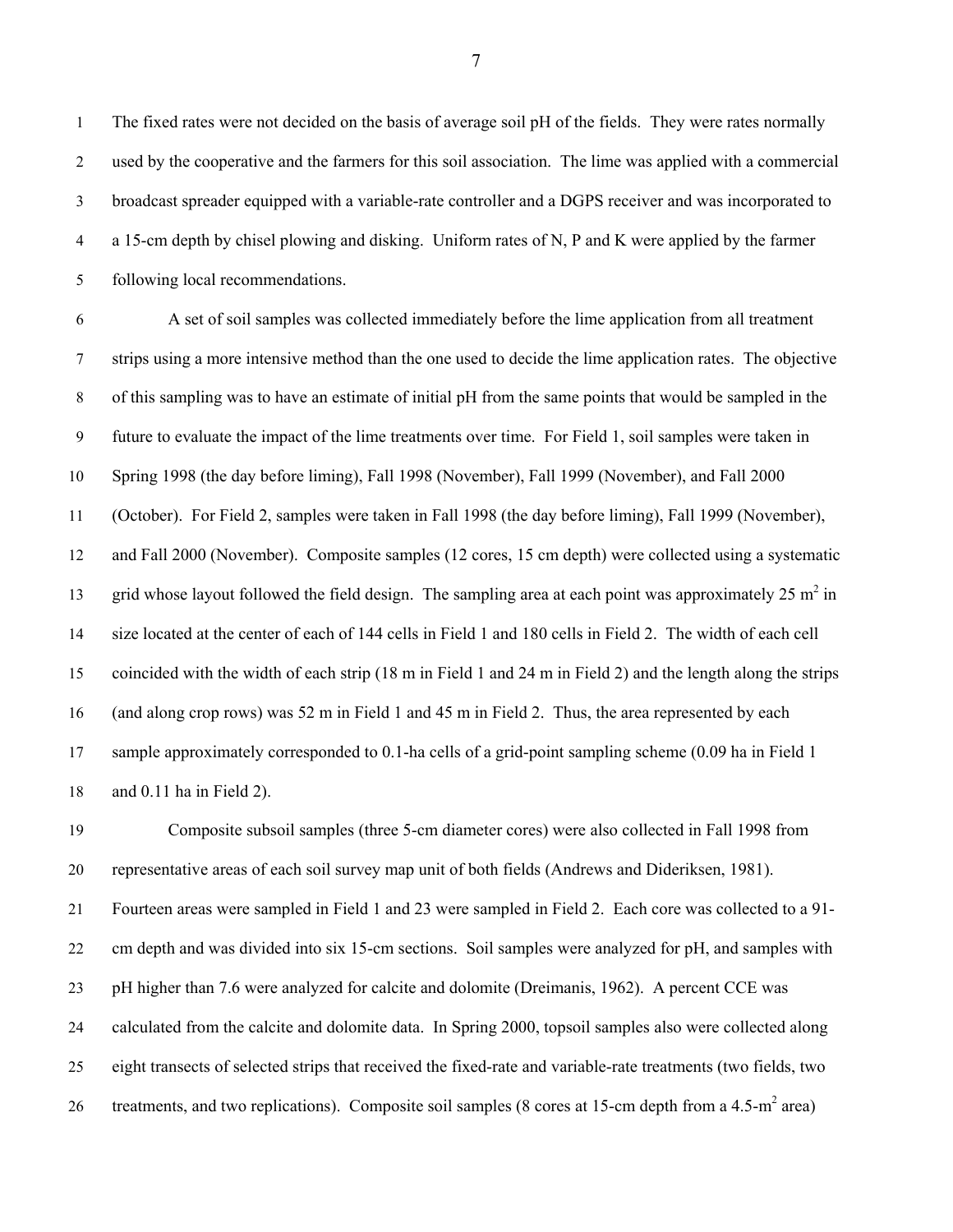1 were collected using a 6-m spacing. The transects measured 142-m long in Field 1 and 135-m in Field 2. 2 These samples were analyzed for soil pH.

3 Grain yield was measured and recorded using combines equipped with impact flow-rate yield 4 monitors (Ag-Leader Technology, 2202 S. Riverside, Ames, IA 50010) and real time DGPS receivers. 5 The monitors recorded yield every 9 s in 1998 and 1999, and every s in 2000. Grain moisture was 6 determined on-the-go by a sensor located in the combine auger. Reported grain yields were corrected to  $155$  g kg<sup>-1</sup> for corn and 130 g kg<sup>-1</sup> for soybean. The yield data were unaffected by field borders because 8 the experimental areas were located at least 90 m from any border. One to two combine passes were used 9 for each soybean treatment strip and two to four passes were used for corn strips. Each combine pass 10 (6.1-m swath in corn fields and 9.1-m swath in soybean fields) was identified with a unique number that 11 was recorded with the georeferenced yield data. The few combine passes that included a mixture of two 12 treatments were deleted and not used in the analyses. The raw yield data recorded by the monitors were 13 exported into ArcView GIS (Environmental Systems Research Institute, Redlands, CA 92373), and 14 carefully analyzed for errors that commonly occur when using yield monitors. This yield map cleaning 15 involved deleting yield points that corresponded to border passes and end rows, and those with obvious 16 problems with grain flow, grain moisture, distance, and header width. In addition, small problematic 17 areas of the field that could obviously affect treatment comparisons (i.e. potholes on wet years that were 18 flooded) were also deleted. The next step was the cell average calculation, which was done by averaging 19 all the yield points that were inside each sampling cell using ArcView GIS. The cell average data was 20 used for yield analysis. Yield, soil pH, and other data were exported from ArcView GIS for analysis with 21 SAS statistical package (SAS Institute, Cary, NC).

22 Simulations of soil sampling schemes (less intensive than the 0.1 ha grid sampling) were 23 conducted on the basis of this initial 0.1-ha soil sampling. This methodology was previously developed 24 and used by others (Franzen and Peck, 1995; Mulla et al., 2000; Pierce and Warncke, 2000. The 25 simulated sampling schemes were 0.3-ha grid cell, 0.3-ha grid-point, 0.7-ha grid cell, 0.7-ha grid-point, 26 soil map unit sampling, and management zone. A vector map with associated information for each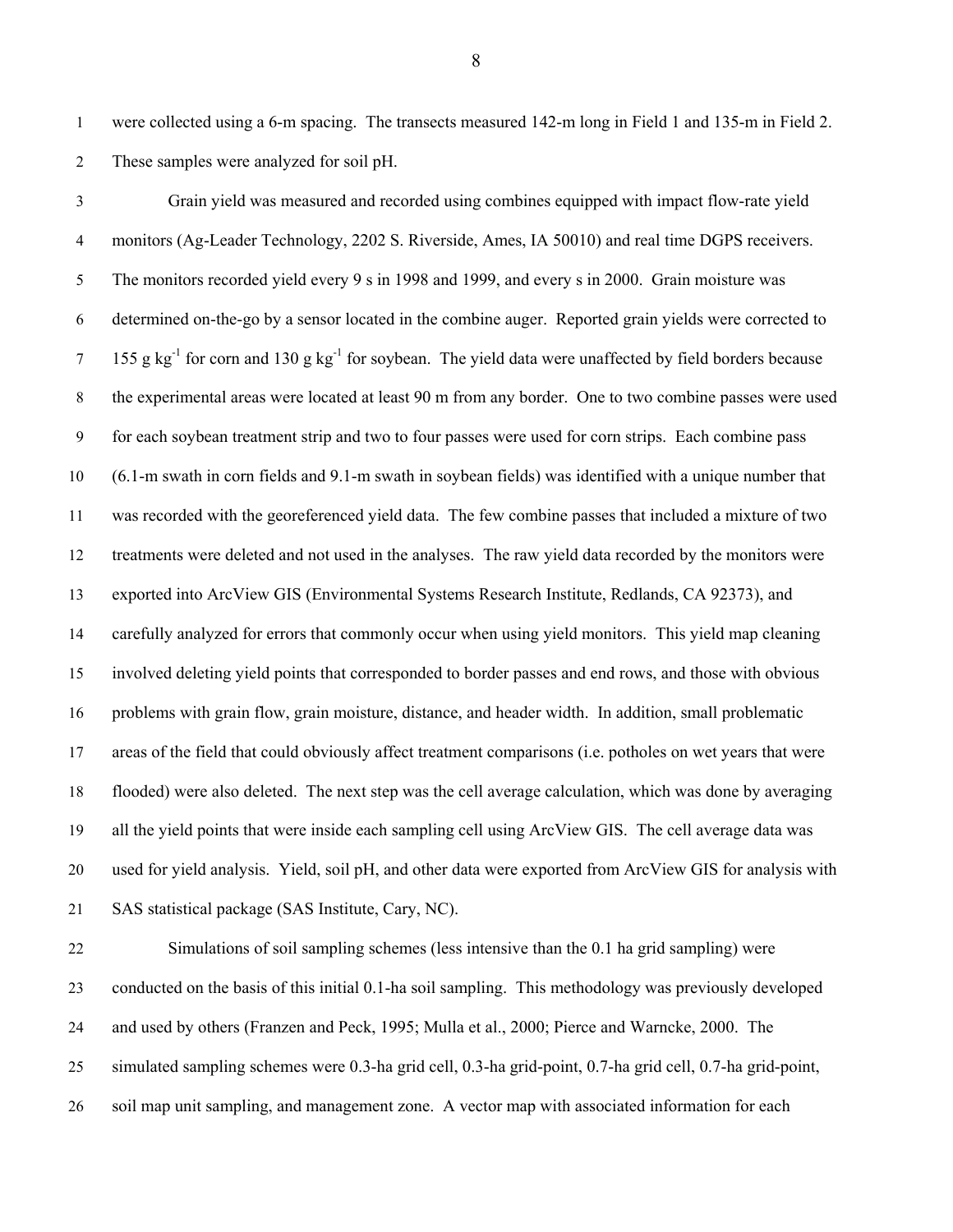1 sampling scheme was created using ArcView GIS software either by creating polygons (for the 0.3-, and 2 0.7-ha grids, and soil map schemes) or by using available layers of information (for the management zone 3 scheme). The 0.3-ha grid-cell data were calculated by averaging the point data for three contiguous cells 4 across each row of cells. The 0.3-ha grid-point data were identified by selecting the point data from the 5 center cell of the same three cells. The 0.7-ha grid-cell data were calculated by averaging the point data 6 for eight contiguous cells in Field 1 (four cells across strips and two along strips) and six contiguous cells 7 in Field 2 (three cells across strips and two along strips). The 0.7-ha grid-point data were identified by 8 randomly selecting the point data from one of the center cells (four center cells in Field 1 and two center 9 cells in Field 2). The soil map sampling scheme simulation was done by calculating the average pH of all 10 the 0.1-ha sampling points that were within each soil map unit.

11 Several information layers were used to create the management zones map and, as an example, 12 several layers used for Field 2 are shown in Fig. 1. Yield maps from previous years (two soybean and one 13 corn yield map for Field 1, and one soybean and one corn yield map for Field 2) were used to create one 14 yield zone map for each field. In a first step, areas of equal yield in yield maps from each individual year 15 were delineated. In a second step, the maps from each year were overlaid using ArcView GIS and a 16 unique map was created for each field (seven yield zones in Field 1 and six in Field 2). Areas in this map 17 were not necessarily high or low yielding because the yield ranking over time for these areas changed. 18 An Order I soil survey map (Andrews and Dideriksen, 1981) also was used to create the management 19 zones map. In 1998, a vehicle with a high precision DGPS receiver and electromagnetic induction 20 sensors (Veris 3100 (Veris Technologies, 601 N. Broadway, Salina, KS) and EM-38 (Geonics Limited, 21 1745 Meyerside Drive, Ontario, Canada)) was driven once over both fields to measure and record altitude 22 and EC for approximately 320 positions ha<sup>-1</sup>. Those measurements were imported into ArcView GIS to 23 create an elevation map and EC map with four elevation and EC zones in each field, which were used as 24 additional layers of information for the management zone scheme. A 1-m resolution georeferenced color 25 aerial photo of the soybean canopy was taken from both fields in June of one year to help create the 26 management zone through visual observations of registered images. All these layers of information were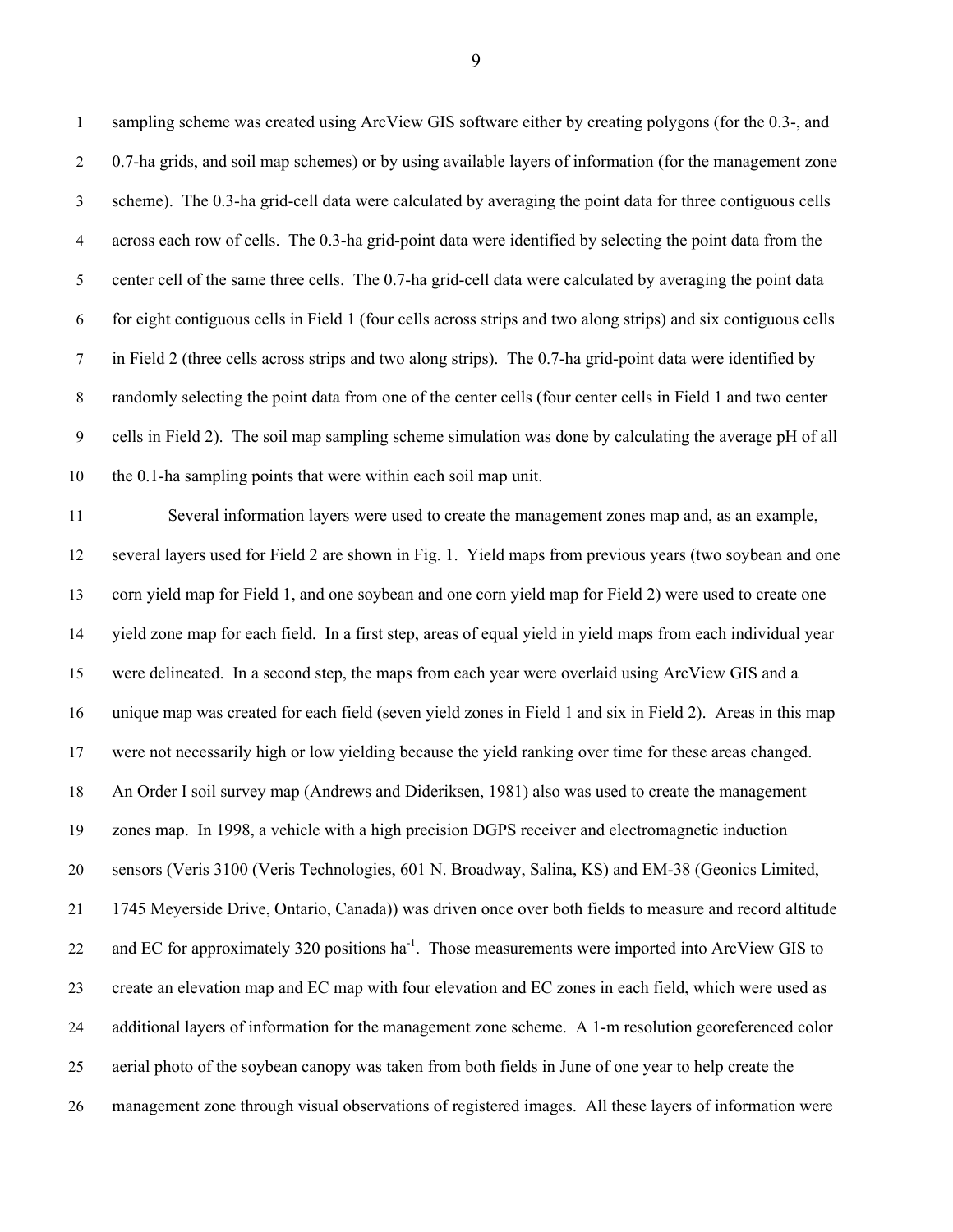1 used to create nine management zones for Field 1 and six for Field 2. The pH data for each management 2 zone were calculated by averaging corresponding sampling points of the 0.1-ha cells using ArcView GIS. 3 These means should be approximately similar to the values that would have been obtained by a field 4 sampling procedure that takes similar numbers of composite samples and cores from each zone.

5 Soil pH data for the different sampling schemes were compared by observation of several 6 descriptive statistics and GIS maps. The area of the field represented by each pH class was calculated for 7 all seven strategies to determine how the schemes would have estimated the size of the area that should 8 receive lime. The two lower pH classes were merged together in one class that corresponded to pH 9 values below 6.3 to represent in one class the area that would have been limed according to each sampling 10 scheme. Average soil pH and SD were determined for the soil map unit, large grid, and management 11 zone schemes and also for the components used to determine the management zones (yield, elevation, and 12 EC). The objective was to determine which of the components of the management zone strategy used had 13 more weight, more variation in the SD within zones, and better described soil pH variability.

14 The yield responses were analyzed using three statistical procedures. One procedure assumed a 15 randomized complete block design (RCBD) without considering the spatial correlation of yield. The 16 yield data input for this procedure were yield means of each strip (the experimental units). In a second 17 procedure, the spatial correlation of yields was accounted for in the RCBD analysis of variance using 18 nearest neighbor analysis (NNA). Adjusting for spatial correlation or other techniques can reduce 19 experimental error and can make the analysis more sensitive in discerning treatment differences. 20 Previous studies have shown the advantages of using NNA to adjust spatially correlated data in different 21 ways (Hinz, 1987; Bhatti et al., 1991; Hinz and Lagus, 1991; Stroup et al., 1994; Mallarino et al., 1998). 22 In this experiment, NNA was used when calculating the yield residuals by subtracting each yield 23 observation from the mean value of its neighbors and including the residuals as a covariate in the analysis 24 of variance. Four neighbors (one from each N, S, E, and W direction) were used for this study, because 25 previous findings in our research group (A.P. Mallarino and P.N. Hinz, Department of Statistics, Iowa 26 State University, personal communication) found that for this type of study using four neighbors was the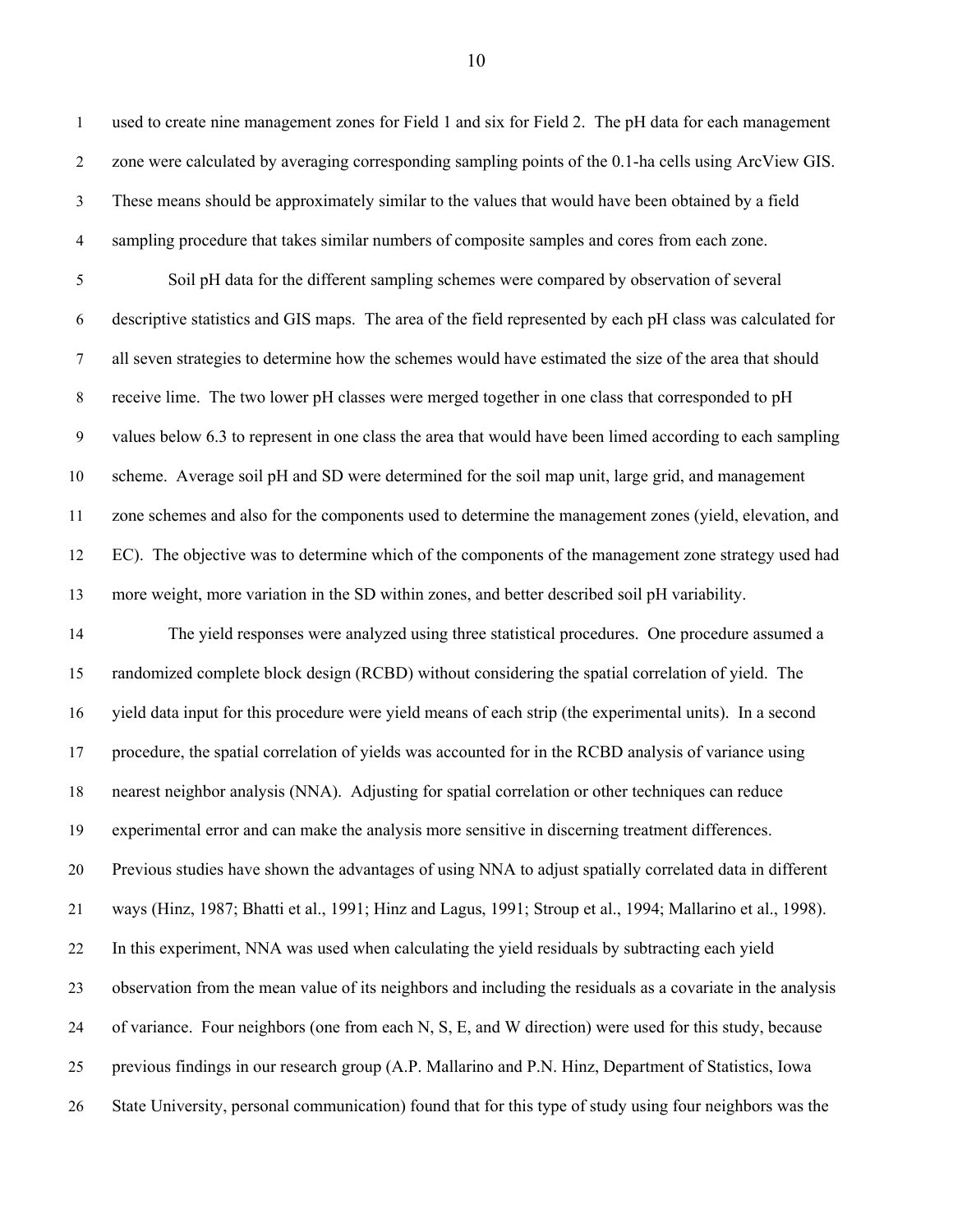1 most effective in reducing standard errors of treatment means than using up to 12 neighboring 2 observations. The yield input data for this analysis were means of small areas of a width defined by each 3 combine pass (6.1 m for corn and 9.1 m for soybean) and 17.3 (soybean 2000), 22.5 (corn 2000), 45 4 (soybean 1999), or 52 m (soybean 1998 and corn 1999) in the direction along the crop rows. The 5 individual yield data recorded by yield monitors were not directly considered because of their known lack 6 of accuracy over short distances (Lark et al., 1997).

7 The third procedure assessed treatment effects separately for parts of the experimental areas with 8 different soil test values following a procedure described by Oyarzabal et al. (1996) and Mallarino et al. 9 (2001). The yield and soil-test input data were means for areas defined by the 0.1-ha point cells. Each 10 yield value was classified according to four soil pH classes (<5.7, 5.7-6.2, 6.3-7.2, and >7.2), that were 11 arbitrarily created using the 0.1-ha point cell initial pH data. The pH 6.3 was used because no lime was 12 applied above this value with VRT. The minimum number of cells for the same pH class was 13 and the 13 maximum was 61. The ANOVA included estimates of soil-test class and interaction treatments by soil-14 test class effects. The soil-test classes were considered as repeated measures within the experimental 15 units. A significant interaction between soil-test class by treatment (i.e. application method) suggests that 16 treatment effects differed for areas of the field with different soil-test levels. When the interaction was 17 significant, an additional ANOVA estimated the significance of treatment effects for each soil-test class. 18 The effect produced by the lime application on soil pH was evaluated by ANOVA (RCBD) of pH 19 data from each 0.1-ha sampling point and sampling date. Treatment effects on soil pH were also analyzed 20 for the four pH classes mentioned above. Data from both fields were also pooled to determine the pH 21 change for the four pH classes and was determined by the difference between the soil pH data from the 22 initial sampling date (Spring 1998 for Field 1, and Fall 1998 for Field 2) and the final sampling date (Fall

24

23 2000 for both fields).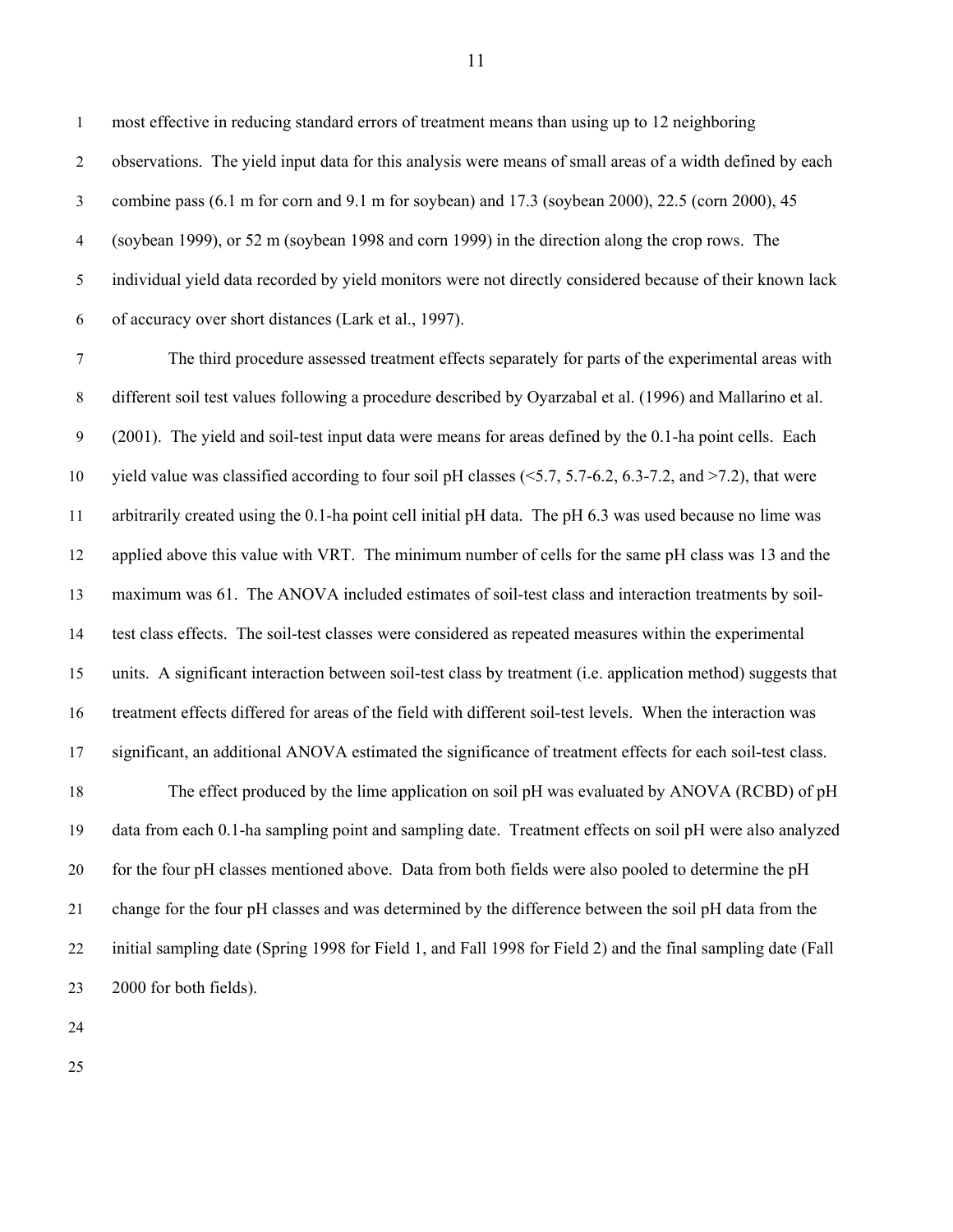## 1 RESULTS AND DISCUSSION

| v<br>I<br>I      |  |
|------------------|--|
| ı<br>I<br>v<br>v |  |

4

## 3 Lime Effects on Soil pH

5 Large areas received no lime when the variable rate method was used, so the total lime usage was 6 drastically reduced compared to the fixed-rate method. The variable-rate treatment applied 56% less lime 7 than the fixed-rate in Field 1 and 61% less in Field 2 (Table 1). Although soil pH ranged from 5.5 to 8.2 8 in Field 1 and from 5.4 to 8.4 for Field 2, large areas had pH 6.3 or higher, which would not require lime 9 according to current ISU recommendations for corn and soybean (Voss et al., 1999). Similar high soil 10 test variation was found in other U.S. Corn Belt states (Bullock et al., 1994; Cahn, 1994; Fixen and Reetz, 11 1995; McGraw and Hemb, 1995; Pierce et al., 1995). Reducing the amount of lime applied to the field is 12 one of the major advantages of variable-rate lime application, and our results coincide with research 13 conducted in the U.S. Coastal Plains (Heiniger and Meijer, 2000). In the class with lowest pH (<5.7), the 14 rates for the variable-rate treatment were markedly higher than for the fixed-rate in Field 1 (17% higher) 15 and were 1% higher in Field 2. However, in the 5.7-6.2 pH class, variable-rate applied significantly less 16 lime (18% less in Field 1 and 50% less in Field 2).

17 Table 2 shows soil pH statistics and the significance of treatment effects on soil pH for all 18 sampling dates. Analyses of data from the first sampling date (which were collected before applying the 19 lime treatments) are useful to describe the initial pH values and to detect any possible artificial effect of 20 treatments due to pre-existing variability. Initial soil pH was statistically similar for the three treatments 21 in both fields. In Field 1, application of lime did not affect soil pH significantly (*P*#0.05), but there were 22 increasing trends for both methods of application. An apparently higher pH increase for the variable-rate 23 treatment compared with the fixed-rate treatment in the first sampling date after lime application (a 24 difference of 0.08 pH units) was not statistically significant either. In Field 2, higher pH values in both 25 sampling dates after applying the treatments were statistically significant (*P*#0.05) only for the Fall 1999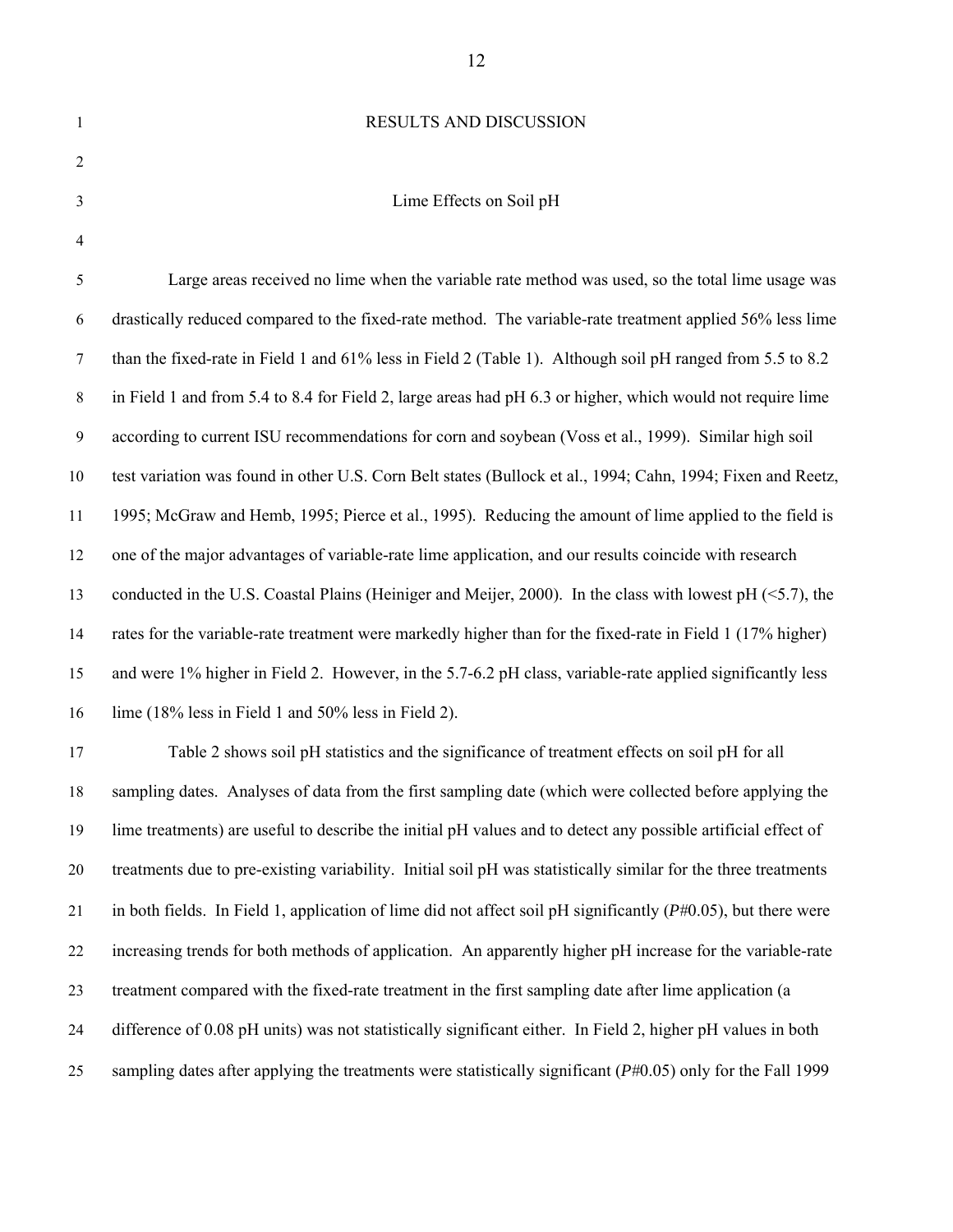1 sampling date. Although pH was higher for both methods, the variable-rate treatment increased soil pH 2 more than the fixed-rate treatment. The final sampling date for this field showed pH values difficult to 3 explain because only the variable-rate treatment seemed to have increased soil pH. The average lime 4 main effect was not significant ( $P#0.05$ ) and the comparison fixed-rate versus variable-rate was 5 significant only at *P*#0.06. In the Fall 1998 sampling date of Field 1 the pH SD was lower for the 6 variable-rate treatment than for the control or fixed-rate treatments, which suggests that the variable-rate 7 method reduced soil pH variability. This trend was not evident in the Fall 1999 sampling date, but was 8 evident again in Fall 2000. In Field 2 the fixed-rate treatment had the lowest SD in the two sampling 9 dates after the lime application, but it should be noted that the initial SD for plots that would later receive 10 the fixed-rate treatment was lower than for the other treatments (Table 2). A reduction in variability 11 produced by either the fixed or variable-rate treatments would be explained by a larger pH increase due to 12 liming of acid areas than for areas that already had high pH. 13 Table 3 shows the average soil pH for each one of four pH classes and the level of significance of 14 treatment comparisons. The pH classes were arbitrarily created, and no lime was applied with the 15 variable-rate treatment at or above pH 6.3. Results for the initial soil sampling date before liming (Spring 16 1998 for Field, and Fall 1998 for Field 2) indicated no significant differences between treatments. As 17 expected, the lime treatments usually increased soil pH significantly (*P*#0.05) in the two acid pH classes, 18 except for the most acid pH class for the Fall 2000 sampling date of Field 2. The variable-rate treatment 19 resulted in higher pH than the fixed-rate treatment in Field 1 but not in Field 2. The difference in soil pH 20 between the fixed and variable-rate treatments in Field 1 was smaller for the 5.7 to 6.2 pH class, probably 21 because the lime rates applied were similar. The fixed-rate lime treatment did not affect soil pH in the 22 neutral or high pH classes.

23 Treatment effects on soil pH can also be analyzed by calculating the pH change over time. Table 24 4 shows the average pH change due to liming for each pH class across both fields calculated from the 25 initial (Spring 1998 in Field 1 and Fall 1998 in Field 2) and final (Fall 2000) sampling dates. Both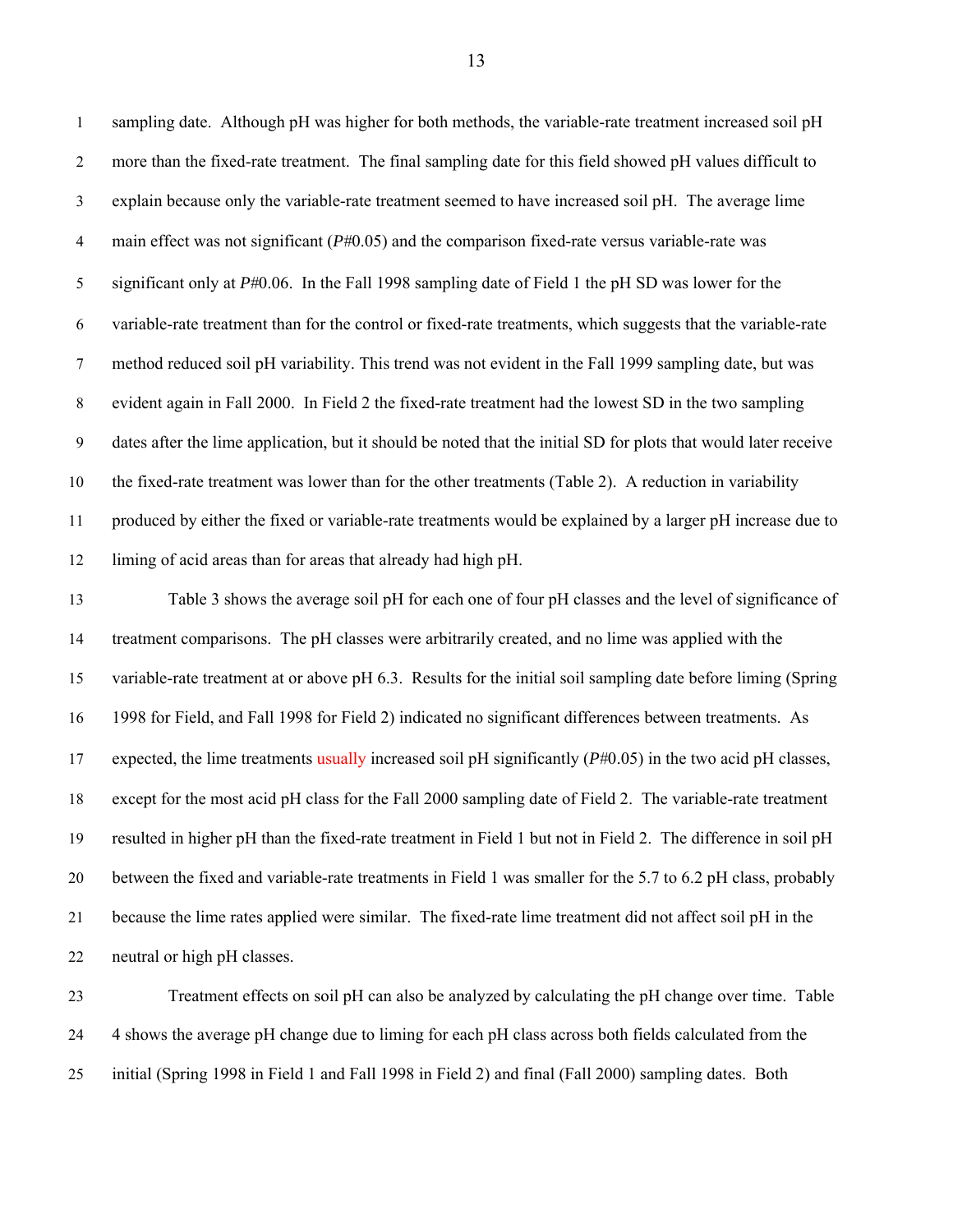14

1 application methods resulted in higher pH for the pH class below 5.7 (*P*#0.05). The highest increase was 2 for the variable-rate treatment, which is reasonable because more lime was applied with variable-rate than 3 with fixed-rate for this pH class. Smaller and not significant pH changes were observed when pH was in 4 the 5.7 to 6.2 range probably because the difference in lime applied was smaller. No significant treatment 5 differences were observed when soil pH was 6.3 or higher.

- 6
- 

8

## 7 Yield Response to Lime

9 The lime treatments had little effect on mean corn and soybean yields along the strips in Field 1 10 and no effect in Field 2 (Table 5). The means for the RCBD analysis correspond to the observed mean 11 yields. The means for the RCBD-NNA are least square means that were adjusted for the spatial 12 correlation of yield. Comparison of the RCBD means and the RCBD-NNA least square means shows 13 small treatment differences for all site-years. This similarity between observed and spatially adjusted 14 means was observed before (Mallarino et al., 1998). One of the potential advantages of adjusting for 15 spatial correlation using NNA is to remove at least part of the error caused by spatial correlation of yield 16 and therefore to improve the statistical test for treatment effects. The SE always was reduced and levels 17 of significance for treatment effects were increased when the ANOVA accounted for spatial correlation. 18 The corn 1999 was the only crop-year that showed a positive response to lime (approximately 230 kg ha<sup>-</sup>  $19$  <sup>1</sup>), a response that was statistically significant with both methods of analysis. The NNA method of 20 analysis suggested a small negative response to lime for the soybean 1998 crop (*P*#0.1), mainly to the 21 variable-rate method of application.

22 Tables 6 and 7 show yield means by pH class and treatment for all years of Field 1 and 2. These 23 data make the moderate average positive response to lime of the 1999 corn crop in Field 1 (Table 5) 24 difficult to explain, because the lime effect was not significant (*P*#0.1) for any application method at any 25 pH class in this field. It is possible that a small nonsignificant responsive trend for the 5.7 to 6.2 pH class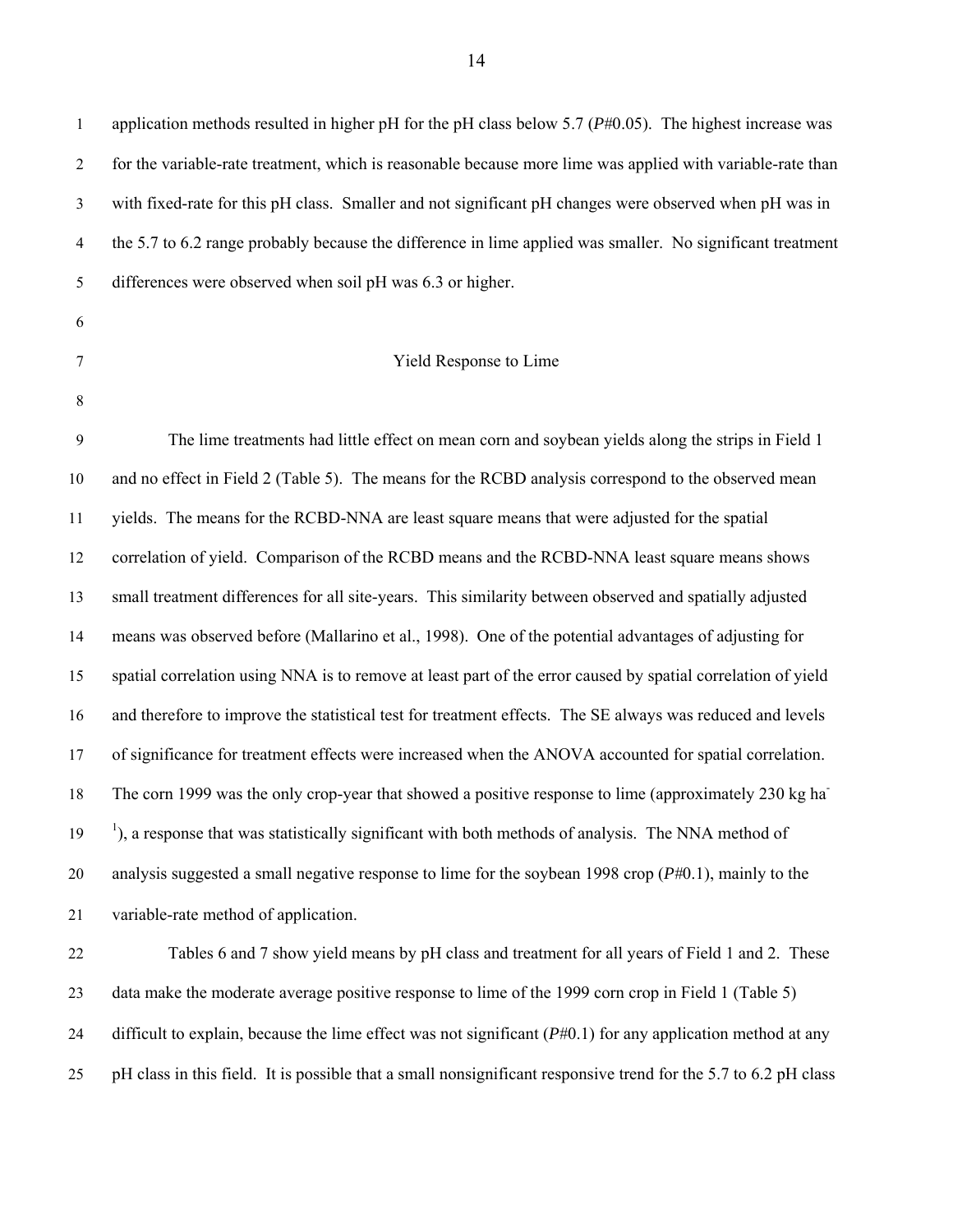1 and field variability explain this result. It must be remembered that the variable-rate treatment was a 2 distinct treatment across the entire field for the two lower pH classes (in which lime was applied), but it 3 provides another estimate of yield without lime for the two highest pH classes because lime was not 4 applied. The corn 2000 crop of Field 2 showed a small yield reduction (*P*#0.01) to the fixed-rate 5 treatment in the 6.3 to 7.2 pH class, which could be reasonable because over-application of lime may have 6 detrimental effects on yield through a reduction in availability of other nutrients (McLean and Brown, 7 1984), but it is difficult to explain why there were no treatment differences when pH was above 7.2. 8 Both the general lack of response to the lime application and a small negative response in one 9 soybean crop (1998) can be explained by several reasons. One may be the presence of high pH 10 (calcareous) subsoils in both fields. Eighty-nine percent of the sampling points had soil pH above 7.4 and 11 were calcareous (2% CCE or higher) at some depth (0-91 cm), 38% were calcareous at all depths, and 12 51% were calcareous at 30 cm or deeper depths. It is possible that low pH of the surface soil layer was 13 offset by high-pH subsoil. Several sampling points revealed acidic soil in the 0-15 cm layer but 14 calcareous subsoil. Current ISU lime recommendations for corn and soybean (Voss et al., 1999) consider 15 a soil pH 6.0 (15-cm depth) sufficient for these crops when subsoils are calcareous, although they 16 recommend increasing topsoil pH to pH 6.3 if lime is applied. Our data suggest that the critical pH level 17 could be even lower.

18 Another possible reason for the lack of response to lime may be an extremely high small-scale 19 variability in soil pH. Figure 2 shows soil pH data for the intensive sampling conducted along eight 20 transects and the corresponding 0.1-ha grid-point data. Soil pH varied from 5.4 up to 8.0 over distances 21 of about 50 m. In some sections, soil pH varied about two pH units over a 12 m distance, although 22 sometimes changes were more gradual. There was a good agreement between the transect data and the 23 cell data even with such a high small-scale variability in Field 1, which suggests that for this portion of 24 the field the cell data accurately represented the pH of the small area sampled. However, very high 25 variability between the grid-point sampling points was undetected, and no interpolation method could 26 possibly produce a reasonable gridding. In contrast to data for Field 1, there was more discrepancy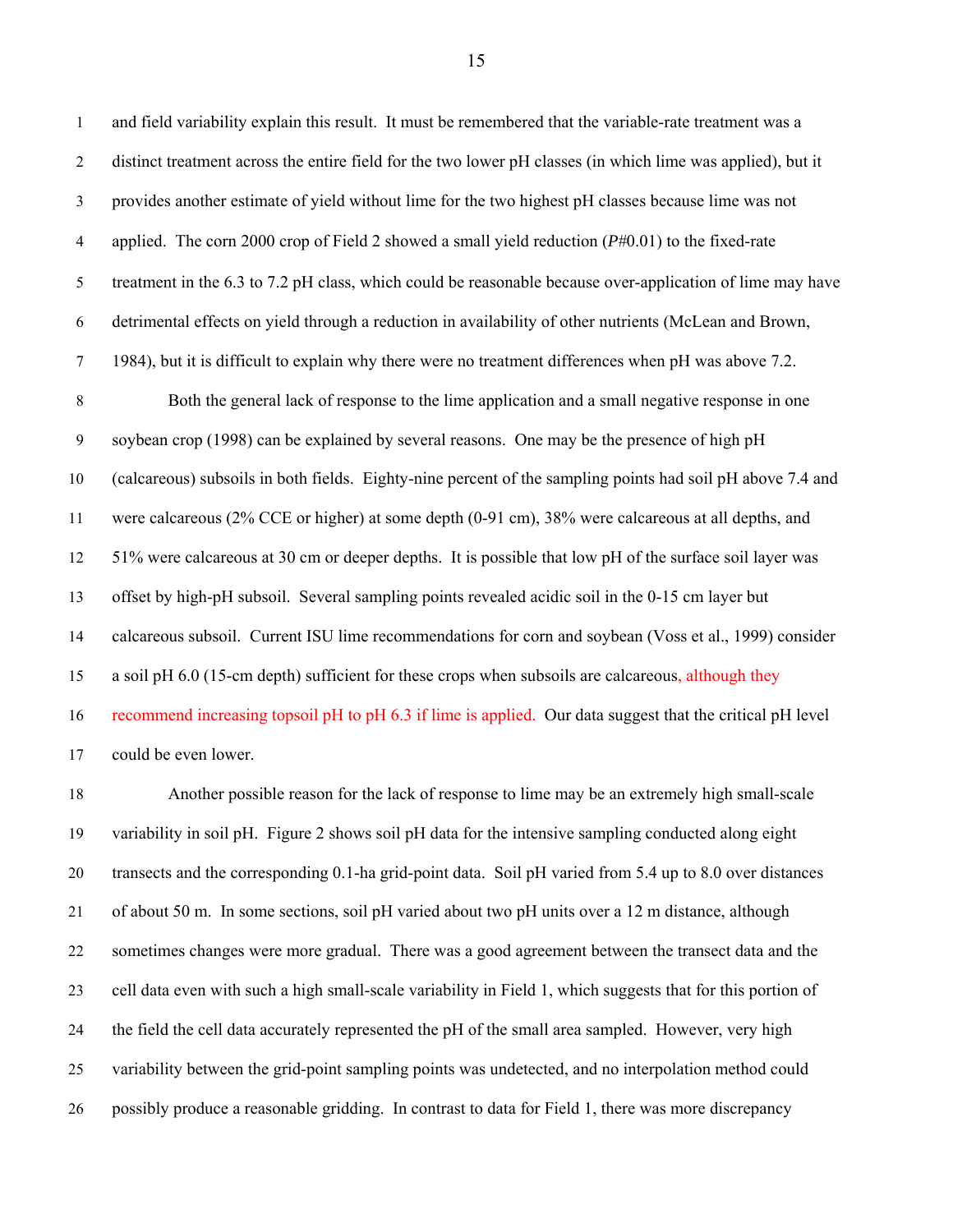1 between the grid-point data and the data from one of the transects (in Transect 2 of the variable-rate 2 treatment). These results may be explained by high soil pH variability along multiple directions, not only 3 along the transect but also across the transect, which coincides with previous research done by Mallarino 4 (1996) with P and K.

5 Very high small-scale variation suggests that the pH class assignment based on a grid sampling 6 may have not been correct, therefore lime may have been incorrectly applied to some parts of the field, 7 and this may also explain the lack of or a small negative response to lime. For example, in Field 2, soil 8 pH from Transect 2 of the variable-rate treatment indicates that lime should be applied at the section 9 between 40 and 100 m from the beginning of the transect, however, the grid-point data from the same 10 area indicated no lime should be applied (soil pH was at or above 6.3). Although no meaningful 11 statistical analyses for application method can be applied to the transect data because they were replicated 12 only twice, the variable-rate treatment did not result in obviously lower pH variability compared to the 13 fixed-rate. These observations suggest that in these soils (Clarion-Nicollet-Webster soil association) even 14 a very intensive grid soil sampling (0.1 ha) cannot represent the actual soil pH variability. Furthermore, 15 even if soil samples were taken with the extremely high intensity used with the transects, current VRT 16 equipment used by cooperatives or distributors cannot manage such a small scale variation.

17 The influence of other factors than pH on yield could also explain a lack of detectable response or 18 a small negative response of soybean detected in 1998. There was a negative linear relationship (*P*#0.05) 19 between soybean yield and soil pH of not limed areas in 1998 and 1999 (data not shown). This negative 20 relationship explained 45% of the yield variability in 1998 (Field 1) and 54% in 1999 (Field 2). No 21 significant correlation was observed between soybean yield and initial soil pH in 2000 (Field 1). Thus an 22 apparent negative effect of lime across an entire field or for high pH classes when lime was applied with 23 the fixed-rate method could be explained by low yield in high pH areas. Correlations between corn yield 24 and soil pH were negative in 1999 and explained 46% of yield variability, but were positive in 2000 and 25 explained 36% of yield variability. These relationships likely are explained by differences in soil 26 moisture. The low lying and high-pH soils of this soil association (such as the series Canisteo, Harps, and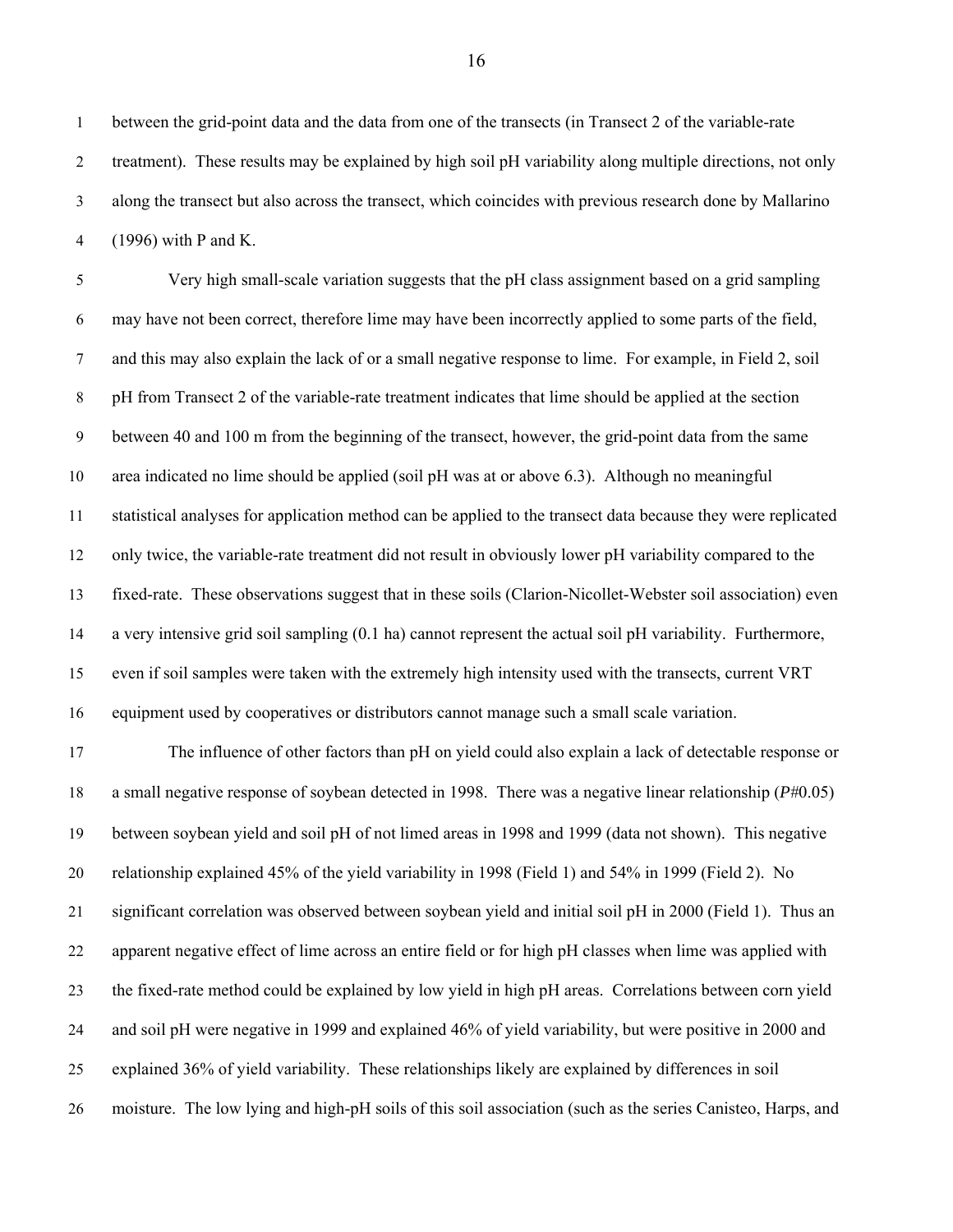1 Okoboji) are prone to excessive moisture in years with above-average rainfall. The long-term average 2 rainfall for Boone County is 669 mm (Andrews and Dideriksen, 1981) for the March-September period. 3 The 1998 and 1999 rainfall for the same period was 816 and 827 mm, respectively, so those years were 4 wetter than average. However, the rainfall for the same period of time for the year 2000 was 408 mm, 5 which was far below the average. In wet years, like 1998 and 1999, excessive moisture may likely limit 6 crop growth and reduce yield, but in dry years (like 2000) those lower areas may have an advantage 7 compared to the rest of the field and yields can be higher, especially in corn. Kaspar et al. (2000), who 8 worked on similar soils, found a negative correlation between corn yield and elevation when there was 9 less-than-normal precipitation during the growing season but a positive correlation when there was 10 greater-than-normal precipitation. Moreover, Jaynes and Colvin (1997) found that the yield spatial 11 pattern and structure vary from year to year in the same soil association mainly due to changing rainfall 12 patterns over time. 13 14 Soil pH Assessment with Various Soil Sampling Schemes 15 16 There was little difference in mean soil pH calculated for each sampling scheme (Table 8). The 17 pH values ranged from 6.64 to 6.93 for Field 1, and from 6.57 to 6.95 for Field 2. However, the pH range 18 and SD within a field were smaller for the soil map unit zone and the management zone schemes than for

19 the more intensive sampling schemes. An *F* test (not shown) that compared the pH variation between

20 zones with the average variation within zones was significant (*P*#0.01) for all the zone schemes (large 21 grid cell, soil map unit zone, and management zone), which suggests that these schemes were effective in 22 separating areas with contrasting pH. The clearly smaller pH range for the sampling schemes with large 23 sampling units suggests, however, that these methods would pool together areas with large pH variation. 24 The soil map unit zone was the least effective in separating areas with distinctly different pH in Field 1 25 (lower pH range), and the soil map unit and management zone schemes were less effective in Field 2.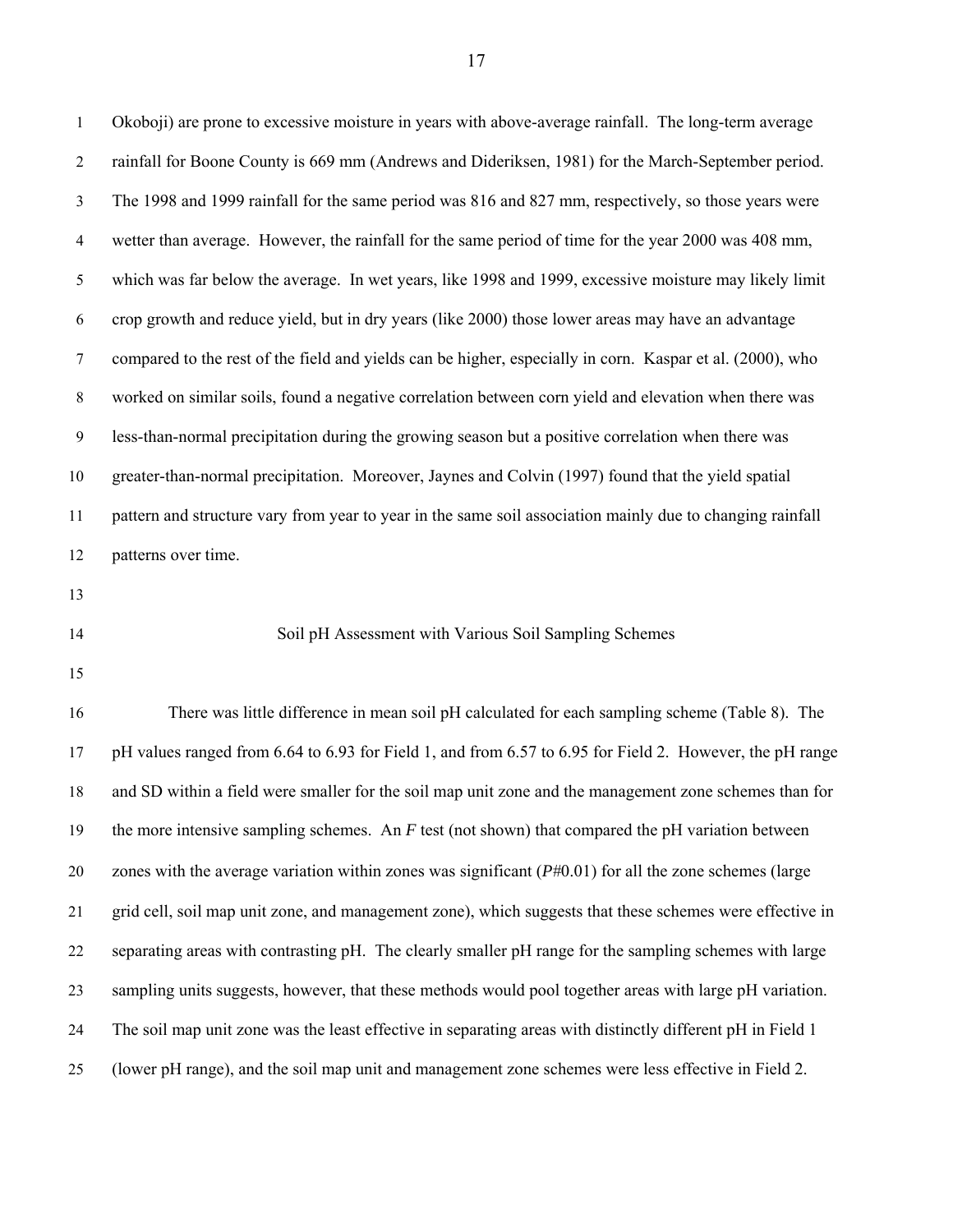| $\mathbf{1}$   | The size of field areas that would be classified into four pH classes by each sampling strategy                 |
|----------------|-----------------------------------------------------------------------------------------------------------------|
| $\overline{2}$ | varied markedly (Table 8). The two most acidic classes ( $5.7$ and $5.7$ -6.2) were merged in one class         |
| 3              | $(\leq 6.3)$ because this pH range represents the area of the field that would have been limed according to ISU |
| $\overline{4}$ | recommendations (no lime applied where soil pH is at or above 6.3). In Field 1, less intensive sampling         |
| 5              | schemes resulted in a smaller area that would be limed compared with more intensive schemes. However,           |
| 6              | in Field 2, this was not always the case, probably because of a large management zone (10.1 ha) with a          |
| $\tau$         | mean pH of 6.03 that increased significantly the area that would be limed. The least intensive sampling         |
| $8\,$          | schemes also resulted in smaller high-pH areas, especially in Field 1. Table 9 shows within-zone mean           |
| 9              | soil pH and SD, as well as ranges for pH and SD across all sampling units for each management zone and          |
| 10             | for all the layers of information that were used to determine them. In Field 1, the soil map and                |
| 11             | management zones scheme had the largest pH range between units and the range in SD across units was             |
| 12             | intermediate. The yield zone scheme had the smallest pH range between units and it was the only scheme          |
| 13             | that would have resulted in no lime application in all units (soil pH was always higher than 6.3).              |
| 14             | Although the SD within one yield unit was very low (0.13 in Unit 5), it was very high and ranged from           |
| 15             | 0.72 to 1.14 in other units, which suggests that this scheme was less effective than others in reducing         |
| 16             | within zone variability. The elevation zone scheme had the lowest range of SD and an intermediate pH            |
| 17             | range across the units which suggests that this may be a good source of information to use when                 |
| 18             | delineating management zones. Luchiari et al. (2000) had suggested that elevation was one of the most           |
| 19             | useful variables when delineating management zones. The range of SD across EC zone units was the                |
| 20             | second lowest among all zone schemes and the pH range was intermediate. Areas with lower EC values              |
| 21             | were associated with areas of lower soil pH. Relationships were linear for both fields $(P#0.001)$ and          |
| 22             | correlation coefficients were 0.67 for Field 1 and 0.70 for Field 2. These results coincide with other          |
| 23             | research showing that EC maps were useful tools to delineate management zones (Jaynes et al., 1995;             |
| 24             | Hartsock et al., 2000). In contrast to Field 1, Field 2 had similar pH and SD ranges for all schemes,           |
| 25             | suggesting that all of them gave similar information about pH variability.                                      |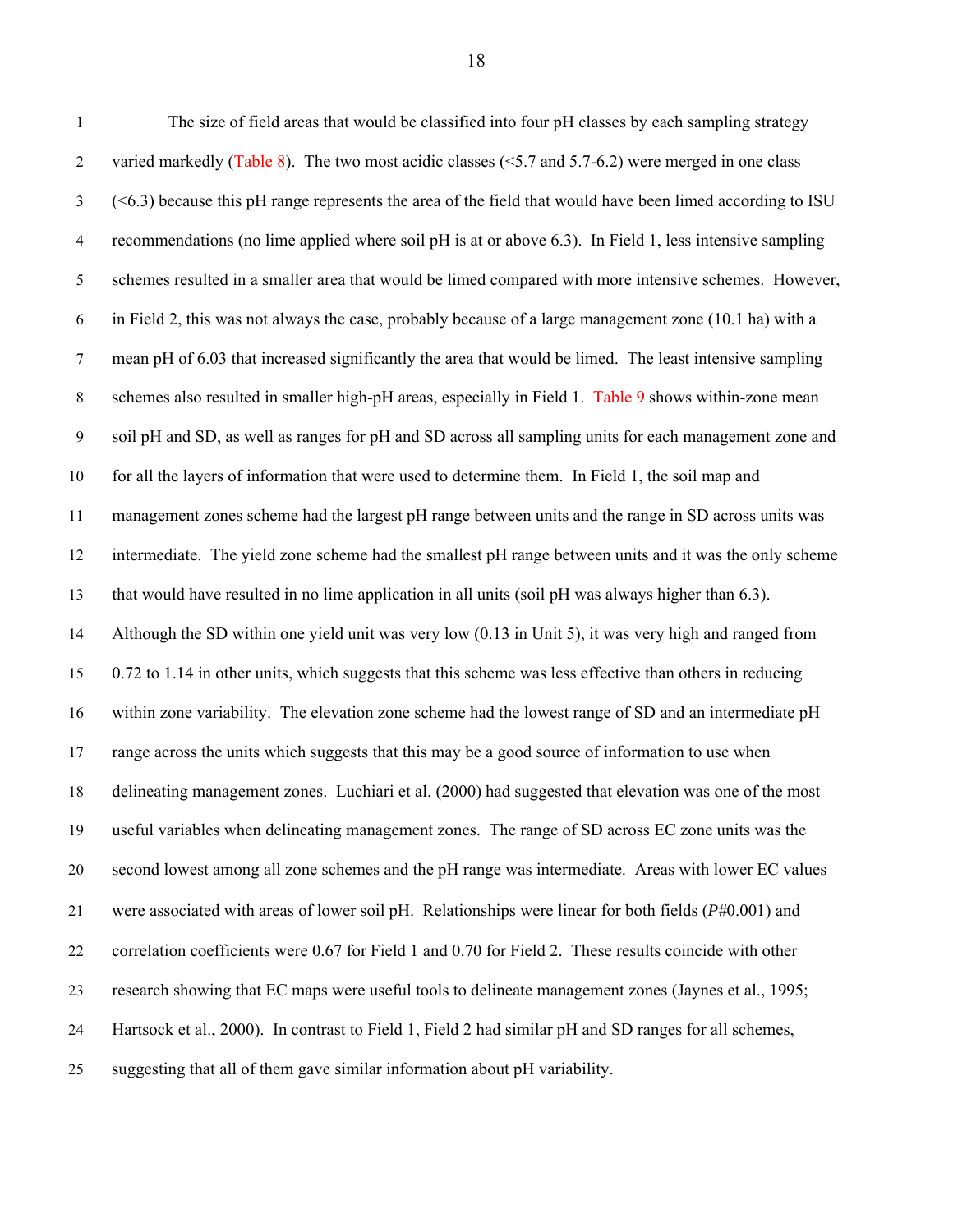1 Results of the sampling simulations show that various options are available when farmers need to 2 take soil samples to decide lime application in these soils. One alternative would be to use a 0.7-ha grid 3 (smaller grid sizes would undoubtedly be too costly for extensive crops), which may be effective in 4 representing soil variability but expensive due to the large numbers of samples. Another alternative 5 would be to use less costly schemes that involve collecting fewer composite samples from larger zones, 6 although soil test variability will be less accurately represented. Other layers of information such as aerial 7 photographs could also help define management zones (Schepers et al., 2000). This could be particularly 8 useful in areas where nutrient deficiency symptoms are evident. For example, soybean plants usually 9 show iron chlorosis when grown in calcareous soils. A 1-m resolution color canopy image collected one 10 year from each field (not shown) suggested that it could be used to identify areas with very high pH. 11 Although this may sound like the best alternative in the Clarion-Nicollet-Webster soil association, these 12 areas often are small and very irregular in shape and current VRT may not manage this zones 13 appropriately. Once these areas are identified, however, they can be either sampled separately or not 14 sampled.

15 Future developments of on-the-go automated soil testing systems should markedly decrease the 16 cost of soil sampling and improve the accuracy of soil nutrient maps (Sudduth et al., 1997). Birrell et al. 17 (1999) and Adamchuk et al. (1999) have developed real-time soil nutrient analysis sensors to determine 18 soil pH that showed good correlation  $(r^2 0.83)$  with manually collected soil samples. Although these early 19 automated soil sampling systems provide analysis of soil acidity with lower accuracy than the standard 20 laboratory method, they should improve the quality of the soil maps since much higher spatial resolution 21 of soil sampling can be achieved (Adamchuk et al., 1999). However, when this is achieved, the capacity 22 of VRT equipment to apply large amounts of lime to do a correct and precise variable-rate lime 23 application will likely become a limiting factor.

24

25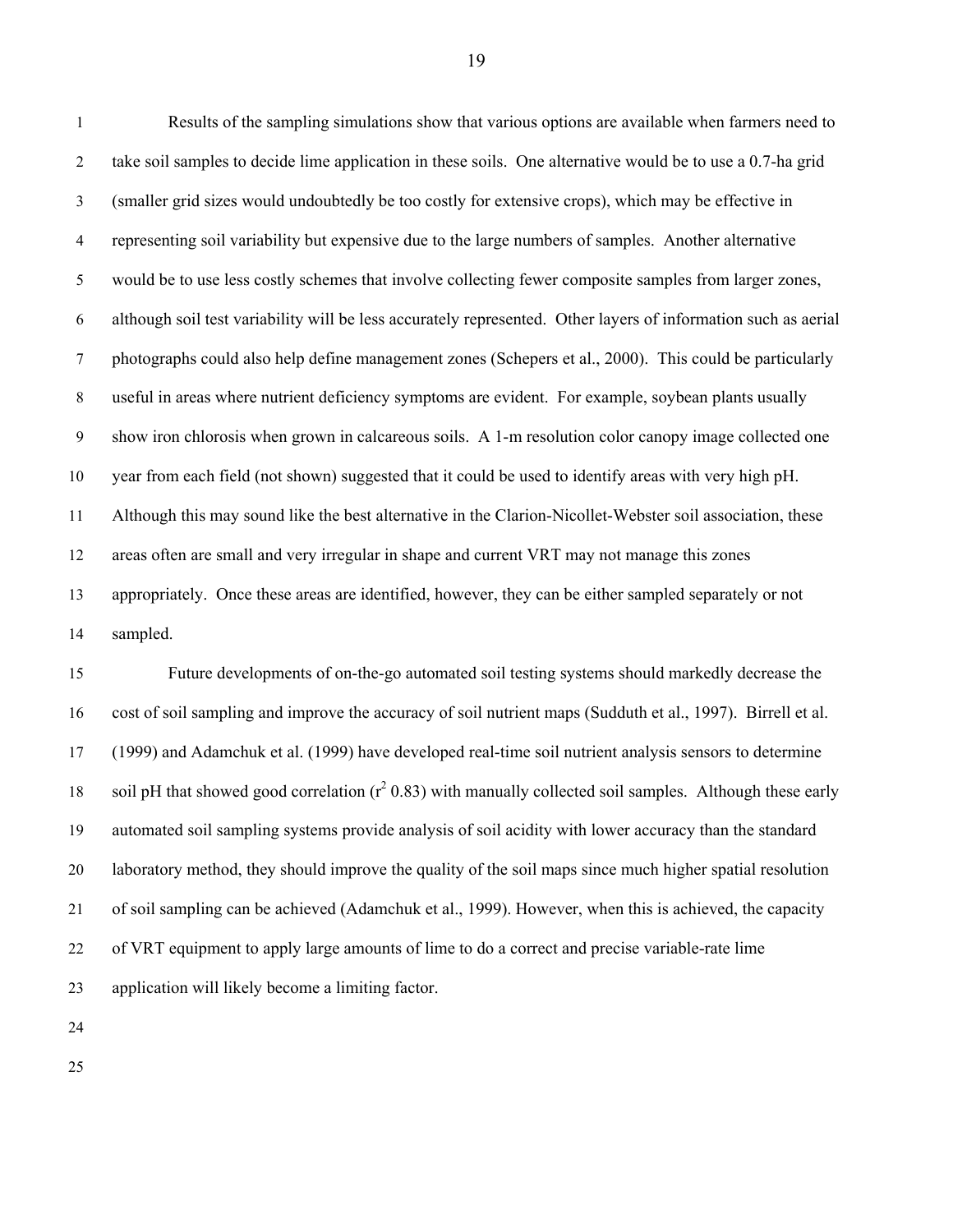## 1 CONCLUSIONS

| $\overline{2}$       |                                                                                                                                    |
|----------------------|------------------------------------------------------------------------------------------------------------------------------------|
| $\mathfrak{Z}$       | Fixed-rate or variable-rate treatments had no meaningful effect on crop yield in these soils of the                                |
| $\overline{4}$       | Clarion-Nicollet-Webster association even though a very intensive soil sampling method showed that                                 |
| 5                    | 15% of the experimental area had pH 5.4 to 5.7, 35% had pH 5.7 to 6.2, and 50% had pH 6.3 to 8.4.                                  |
| 6                    | However, the variable-rate method increased pH of acidic areas more than the fixed-rate method and used                            |
| $\tau$               | 56% less lime in one field and 61% less in the other. The lack of yield response could be explained by                             |
| $\,8$                | calcareous subsoil in most areas and by extremely high small-scale pH variability. Irregular patterns with                         |
| $\overline{9}$       | a variation of two to three pH units within 10 to 20 m were common.                                                                |
| 10                   | The results suggest that even the information provided by a costly 0.1-ha point grid sampling,                                     |
| 11                   | which is much more intensive than grid sampling procedures used in the Corn Belt, may not be more                                  |
| 12                   | useful than soil pH estimates from less intensive zone sampling methods. This is due to extreme variation                          |
| 13                   | at a scale much smaller than the distance between grid lines. Zone sampling methods based on various                               |
| 14                   | criteria may not provide better information about soil pH variability than intensive grid sampling                                 |
| 15                   | methods, but likely are more cost-effective mainly because the number of samples would be fewer. No                                |
| 16                   | sampling scheme will alleviate the serious limitations of current VRT equipment to manage small-scale                              |
| 17                   | variability, however, but the results showed that variable-rate liming is a better alternative to fixed-rate                       |
| 18                   | liming in these soils because it provides a reasonable way of avoiding lime application to at least some                           |
| 19                   | high pH areas.                                                                                                                     |
| 20                   |                                                                                                                                    |
| 21                   |                                                                                                                                    |
| 22<br>23             | References                                                                                                                         |
| 24<br>25<br>26<br>27 | Adamchuk, V.I., M.T. Morgan, and D.R. Ess. 1999. An automated sampling system for measuring soil<br>pH. Trans. ASAE 42(4):885-891. |
| 28<br>29<br>30       | Adams, F. (ed) 1984. Soil acidity and liming. 2 <sup>nd</sup> ed. Agron. Monogr. 12. ASA, CSSA, and SSSA,<br>Madison, WI.          |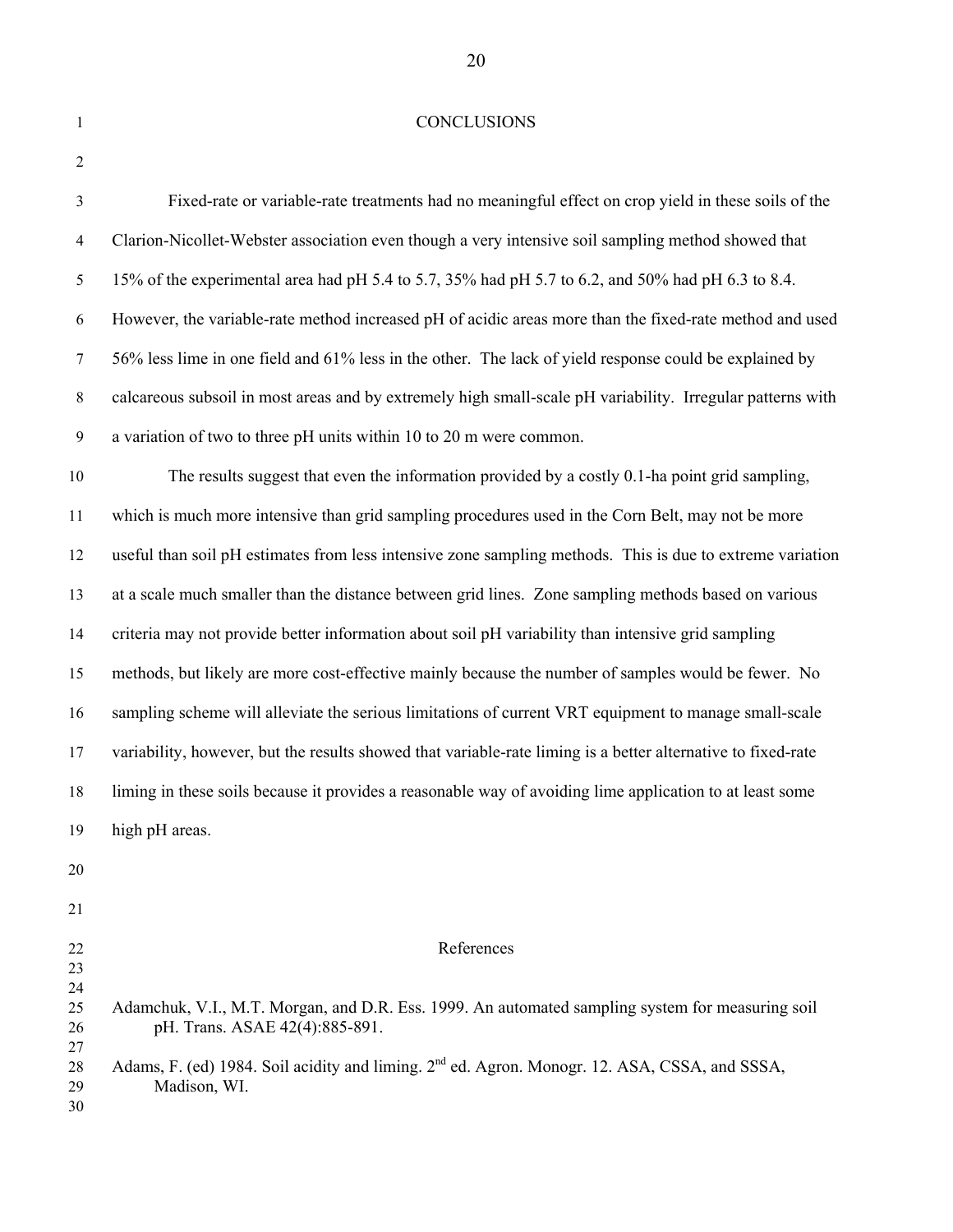| $\mathbf{1}$<br>$\overline{c}$           | Andrews, W.F., and R.O. Dideriksen. 1981. Soil survey of Boone County, Iowa. U.S. Dept. of<br>Agriculture, Washington D.C.                                                                                                                                                                             |
|------------------------------------------|--------------------------------------------------------------------------------------------------------------------------------------------------------------------------------------------------------------------------------------------------------------------------------------------------------|
| 3<br>$\overline{4}$<br>5                 | Bhatti, A.U., D.J. Mulla, F.E. Koehler, and A.H. Guarmani. 1991. Identifying and removing spatial<br>correlation from yield experiments. Soil Sci. Soc. Am. J. 55:1523-1528.                                                                                                                           |
| 6<br>$\boldsymbol{7}$                    | Birrell, S.J., J.W. Hummel, R.G. Hoeft, and T.R. Peck. 1999. Development and field testing of real-time<br>soil nutrient sensors for precision fertilizer application. In 1999 Illinois Fertilizer Conference                                                                                          |
| $8\phantom{1}$<br>$\boldsymbol{9}$<br>10 | Proceedings. University of Illinois Urbana-Champaign.                                                                                                                                                                                                                                                  |
| 11<br>12                                 | Black, C.A. 1993. Soil fertility evaluation and control. Lewis Publ., Boca Raton, FL.                                                                                                                                                                                                                  |
| 13<br>14<br>15                           | Bongiovanni, R., and J. Lowenberg-DeBoer. 2000. Economics of variable rate lime in Indiana. Precision<br>Agric. 2:55-70.                                                                                                                                                                               |
| 16<br>17<br>18                           | Borgelt, S.C., S.W. Searcy, B.A. Stout, and D.J. Mulla. 1994. Spatially variable liming rates: A method<br>for determination. Trans. ASAE 37:1499-1507.                                                                                                                                                |
| 19<br>20<br>21                           | Bullock, D.G., R.G. Hoeft, P. Dorman, T. Macy, and R. Olson. 1994. Nutrient management with<br>intensive soil sampling and differential fertilizer spreading. Better Crops Plant Food 78:10-12.                                                                                                        |
| 22<br>23<br>24                           | Cahn, M.D., J.W. Hummel, and B.H. Brouer. 1994. Spatial analysis of soil fertility for site-specific crop<br>management. Soil Sci. Soc. Am. J. 58:1240-1248.                                                                                                                                           |
| 25<br>26<br>27<br>28                     | Cambardella, C.A., T.B. Mooreman, J.M. Novak, T.B. Parkin, D.L. Karlen, R.F. Turco, and A.E.<br>Konopka. 1994. Field-scale variability of soil properties in central Iowa soils. Soil Sci. Soc. Am. J.<br>58:1501-1511.                                                                                |
| 29<br>30                                 | Cline, M.G. 1944. Principles of soil sampling. Soil Science 58:275-288.                                                                                                                                                                                                                                |
| 31<br>32<br>33                           | Colvin, T.S., D.B. Jaynes, D.L. Karlen, D.A. Laird, and J.R. Ambuel. 1997. Yield variability within a<br>central Iowa field. Trans. ASAE 40:883-889.                                                                                                                                                   |
| 34<br>35<br>36                           | Doolittle, J.A., K.A. Sudduth, N.R. Kitchen, and S.J. Indorante. 1994. Estimating depths to claypans<br>using electromagnetic induction methods. J. Soil and Water Cons. 49:572-575.                                                                                                                   |
| 37<br>38<br>39                           | Dreimanis, A. 1962. Quantitative gasometric determination of calcite and dolomite by using Chittick<br>Apparatus. J. of Sedimentary Petrology. 32:520-529.                                                                                                                                             |
| 40<br>41<br>42<br>43                     | Fixen, P.E., and H.F. Reetz, Jr. 1995. Site-specific soil test interpretation incorporating soil test and farmer<br>characteristics. p. 731-741. In P.C. Robert, R.H. Rust, and W.E. Larson (eds.) Site-Specific<br>Management for Agricultural Systems Proceedings. ASA, CSSA, and SSSA, Madison, WI. |
| 44<br>45<br>46                           | Franzen, D.W., and T.R. Peck. 1995. Field soil sampling density for variable rate fertilization. J. Prod.<br>Agric. 8:568-574.                                                                                                                                                                         |
| 47<br>48<br>49                           | Franzen, D.W., L.J. Cihacek, V.L. Hofman, and L.J. Swenson. 1998. Topography-based sampling<br>compared to grid sampling in the Northern Great Plains. J. Prod. Agric. 11:364-370.                                                                                                                     |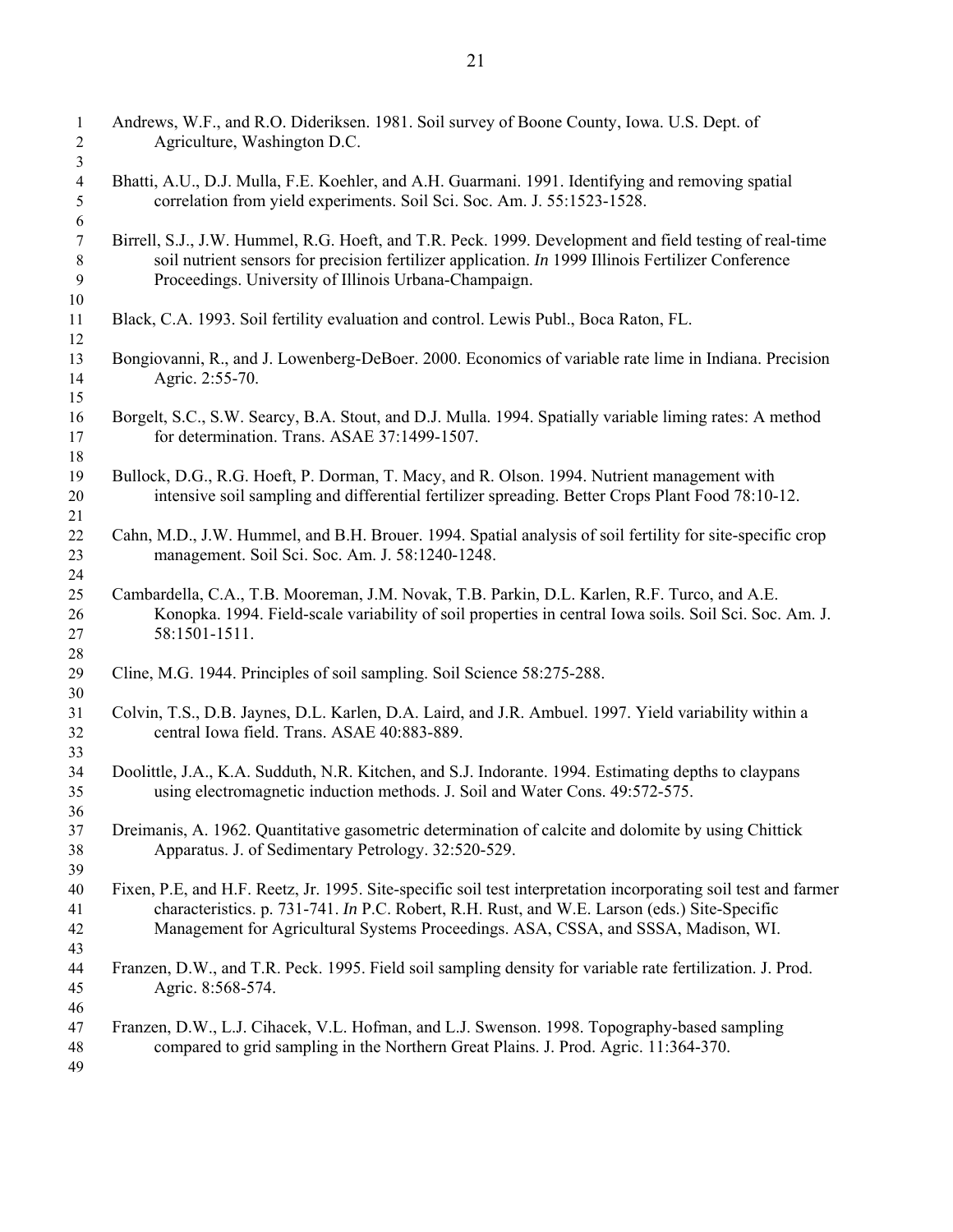| $\mathbf{1}$   | Franzen, D.W., A.D. Halvorson, and V.L. Hofman. 2000. Management zones for soil N and P levels in         |
|----------------|-----------------------------------------------------------------------------------------------------------|
| $\overline{2}$ | the Northern Great Plains. In P.C. Robert et al. (eds.) Fifth International Conference on Precision       |
| $\mathfrak{Z}$ | Agriculture Proceedings. Bloomington, MN. ASA, CSSA, and SSSA, Madison, WI.                               |
| $\overline{4}$ |                                                                                                           |
| $\sqrt{5}$     | Hartsock, N.J., T.G. Mueller, G.W. Thomas, R.I. Barnhisel, K.L. Wells, and S.A. Shearer. 2000. Soil       |
| 6              | electrical conductivity variability. In P.C. Robert et al. (eds.) Fifth International Conference on       |
| 7              | Precision Agriculture Proceedings. Bloomington, MN. ASA, CSSA, and SSSA, Madison, WI.                     |
| 8              |                                                                                                           |
| 9              | Heiniger, R.W., and A.J. Meijer. 2000. Why variable rate application of lime has increased grower profits |
| 10             | and acceptance of precision agriculture in the southeast. In P.C. Robert et al. (eds.) Fifth              |
| 11             | International Conference on Precision Agriculture Proceedings. Bloomington, MN. ASA, CSSA,                |
| 12             | and SSSA, Madison, WI.                                                                                    |
| 13             |                                                                                                           |
| 14             | Hinz, P.N. 1987. Nearest neighbor analysis in practice. Iowa State J. of Res. 62:199-217.                 |
| 15             |                                                                                                           |
| 16             | Hinz, P.N., and J.P. Lagus. 1991. Evaluation of four covariate types used for adjustment of spatial       |
| 17             | variability. p. 118-126. In Applied Statistics in Agriculture Conf. Kansas State Univ., Manhattan,        |
| 18             | KS.                                                                                                       |
| 19             | Jaynes, D.B., T.S. Colvin, and J. Ambuel. 1995. Yield mapping by electromagnetic induction. p. 383-394.   |
| 20<br>21       | In P.C. Robert, R.H. Rust, and W.E. Larson (eds.) Site-Specific Management for Agricultural               |
| 22             | Systems Proceedings. ASA, CSSA, and SSSA, Madison, WI.                                                    |
| 23             |                                                                                                           |
| 24             | Jaynes, D.B., and T.S. Colvin. 1997. Spatiotemporal variability of corn and soybean yield. Agron. J.      |
| 25             | 89:30-37.                                                                                                 |
| 26             |                                                                                                           |
| 27             | Kaspar, T.C., T.S. Colvin, D.B. Jaynes, D.L. Karlen, D.E. James, D.W. Meek, D. Pullido, and H, Butler.    |
| 28             | 2000. Estimating corn yield using six years of yield data and terrain attributes. In P.C. Robert et al.   |
| 29             | (eds.) Fifth International Conference on Precision Agriculture Proceedings. Bloomington, MN.              |
| 30             | ASA, CSSA, and SSSA, Madison, WI.                                                                         |
| 31             |                                                                                                           |
| 32             | Kitchen, N.R., K.A. Sudduth, and S.T. Drummond. 1999. Soil electrical conductivity as a crop              |
| 33             | productivity measure for claypan soils. J. Prod. Agric. 12:607-617.                                       |
| 34             |                                                                                                           |
| 35             | Kitchen, N.R., K.A. Sudduth, and J.J. Fridgen. 2000. Influence of claypan soil topsoil thickness and      |
| 36             | fertility factors on corn and soybean yield. In P.C. Robert et al. (eds.) Fifth International             |
| 37             | Conference on Precision Agriculture Proceedings. Bloomington, MN. ASA, CSSA, and SSSA,                    |
| 38             | Madison, WI.                                                                                              |
| 39             |                                                                                                           |
| 40             | Lark, R.M., J.V. Stafford, and H.C. Bolam. 1997. Limitations on the spatial resolution of yield mapping   |
| 41             | for combinable crops. J. Agric. Eng. Res. 66:183-193.                                                     |
| 42             |                                                                                                           |
| 43             | Luchiari, A., J. Shanahan, D. Francis., M. Schlemmer, J. Schepers, M. Liebig, A. Schepers, and S.         |
| 44             | Payton. 2000. Strategies for establishing management zones for site specific nutrient management.         |
| 45             | In P.C. Robert et al. (eds.) Fifth International Conference on Precision Agriculture Proceedings.         |
| 46             | Bloomington, MN. ASA, CSSA, and SSSA, Madison, WI.                                                        |
| 47             |                                                                                                           |
| 48             | Mallarino, A.P. 1996. Spatial variability of phosphorus and potassium in no-tilled soils for two sampling |
| 49             | scales. Soil Sci. Soc. Am. J. 60:1473-1481.                                                               |
| 50             |                                                                                                           |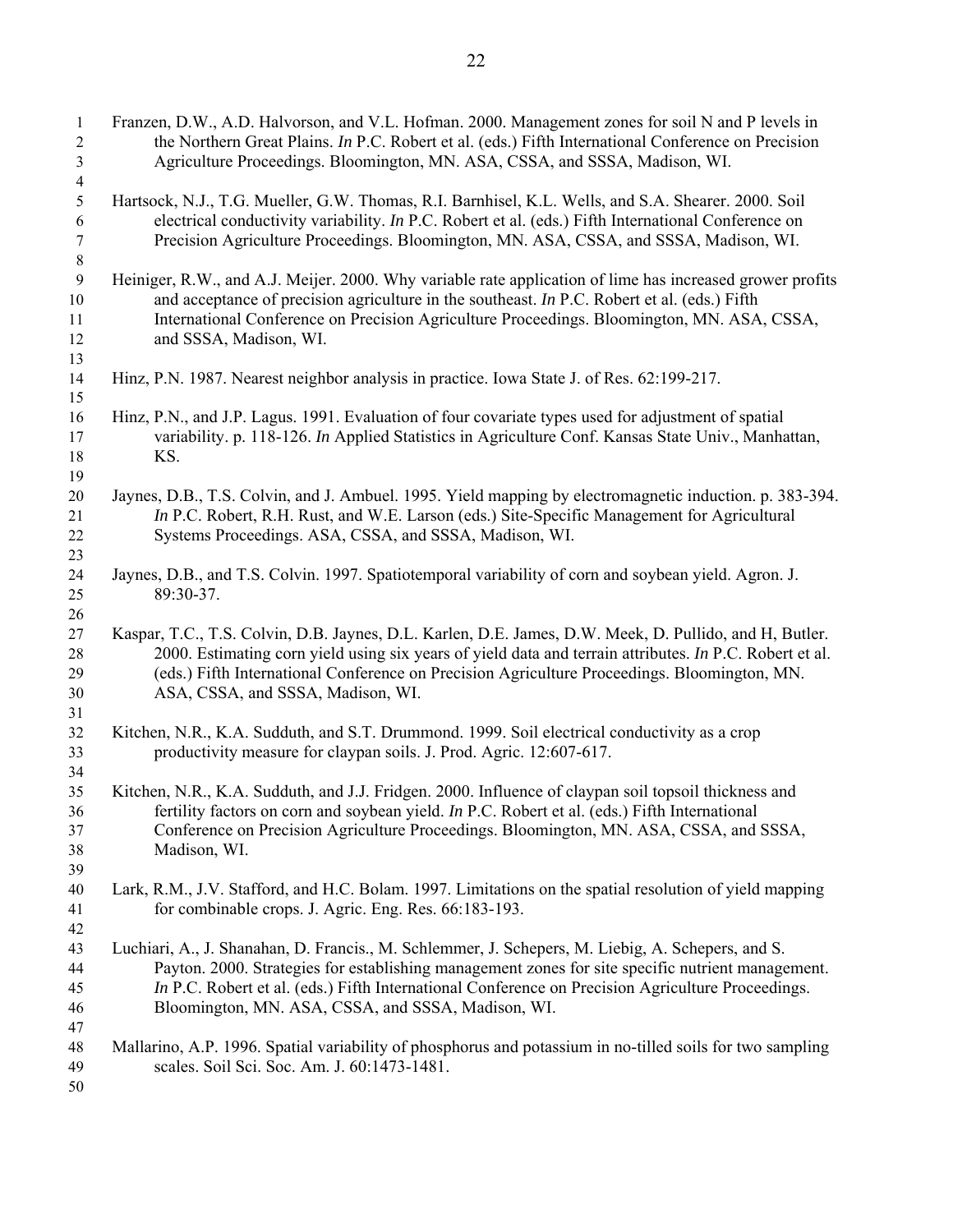| $\mathbf{1}$   | Mallarino, A.P., and D.J. Wittry. 1997. Use of DGPS, yield monitors, soil testing, and variable rate         |
|----------------|--------------------------------------------------------------------------------------------------------------|
| $\mathbf{2}$   | technology to improve phosphorus and potassium management. p. 267-275. In The Integrated Crop                |
| $\overline{3}$ | Management Conference. Proceedings. Nov. 17-18, 1997. Iowa State Univ. Extension. Ames.                      |
| $\overline{4}$ |                                                                                                              |
| 5              | Mallarino, A.P., and D.J. Wittry. 1998. Soil sampling strategies for variable rate P and K fertilization and |
| 6              | liming. p. 251-256. In The Integrated Crop Management Conference. Proceedings. Nov. 17-18,                   |
| 7              | 1998. Iowa State Univ. Extension. Ames.                                                                      |
| $8\,$          |                                                                                                              |
| $\mathbf{9}$   | Mallarino, A.P., D.J. Wittry, D. Dousa, and P.N. Hinz. 1998. Variable-rate phosphorus fertilization: on-     |
| 10             | farm research methods and evaluation for corn and soybean. p. 687-696. In P.C. Robert, R.H. Rust,            |
| 11             | and W.E. Larson (eds.) Precision Agriculture: Fourth International Conference on Precision                   |
| 12             | Agriculture Proceedings. ASA, CSSA, and SSSA, Madison, WI.                                                   |
| 13             |                                                                                                              |
| 14             | Mallarino, A.P., M.U. Haq, D. Wittry, and M. Bermudez. 2001. Variation in soybean response to early-         |
| 15             | season foliar fertilization among and within fields. Agron. J. 93 (in press).                                |
| 16             |                                                                                                              |
| 17             | McGraw, T., and R. Hemb.1995. Fertility variability in the Minnesota river valley watershed in 1993 as       |
| 18             | determined from grid testing results on 52,000 acres in commercial fields. p. 167-174. In P.C.               |
| 19             | Robert, R.H. Rust, and W.E. Larson (eds.) Site-Specific Management for Agricultural Systems                  |
| 20             | Proceedings. ASA, CSSA, and SSSA, Madison, WI.                                                               |
| 21             |                                                                                                              |
| $22\,$         | McLean, E.O. 1982. Soil pH and lime requirement. p 199-224. In A.L. Page et al. (eds.) Methods of Soil       |
| 23             | Analysis. Part 2. 2 <sup>nd</sup> ed. Agron. Monogr. 9. ASA and SSSA, Madison, WI.                           |
| 24             |                                                                                                              |
| 25             | McLean, E.O., and J.R. Brown. 1984. Crop response to lime in the midwestern United States. p. 267-303.       |
| 26             | In F. Adams (ed.) Soil acidity and liming. 2 <sup>nd</sup> ed. Agron. Monogr. 12. ASA, CSSA, and SSSA,       |
| 27             | Madison, WI.                                                                                                 |
| 28             |                                                                                                              |
| 29             | Mulla, D.J., and J.S. Schepers. 1997. Key processes and properties for site-specific soil and crop           |
| 30             | management. p. 1-18. In F.J. Pierce, and E.J. Sadler (eds.) The state of site specific management for        |
| 31             | agriculture. ASA, CSSA, and SSSA, Madison, WI.                                                               |
| 32             |                                                                                                              |
| 33             | Mulla, D.J., A.C. Sekely, and M. Beatty. 2000. Evaluation of remote sensing and targeted soil sampling       |
| 34             | for variable rate application of lime. In P.C. Robert et al. (eds.) Fifth International Conference on        |
| 35             | Precision Agriculture Proceedings. Bloomington, MN. ASA, CSSA, and SSSA, Madison, WI.                        |
| 36             |                                                                                                              |
| 37             | Myers, D.B., N.R. Kitchen, K.A. Sudduth, and R.J. Miles. 2000. Estimation of a soil productivity index       |
| 38             | on claypan soils using soil electrical conductivity. In P.C. Robert et al. (eds.) Fifth International        |
| 39             | Conference on Precision Agriculture Proceedings. Bloomington, MN. ASA, CSSA, and SSSA,                       |
| 40             | Madison, WI.                                                                                                 |
| 41             |                                                                                                              |
| 42             | Oyarzabal, E.S., A.P. Mallarino, and P.N. Hinz. 1996. Using precision framing technologies for               |
| 43             | improving applied on-farm research. p. 379-387. In P.C. Robert, R.H. Rust, and W.E. Larson (eds.)            |
| 44             | Precision Agriculture: Third International Conference on Precision Agriculture Proceedings. ASA,             |
| 45             | CSSA, and SSSA, Madison, WI.                                                                                 |
| 46             |                                                                                                              |
| 47             | Peck, T.R., and S.W. Melsted. 1973. Field sampling for soil testing. p. 67-75. In L.M. Walsh and J.D.        |
| 48             | Beacon (eds.) Soil testing and plant analysis. SSSA, Madison, WI.                                            |
| 49             |                                                                                                              |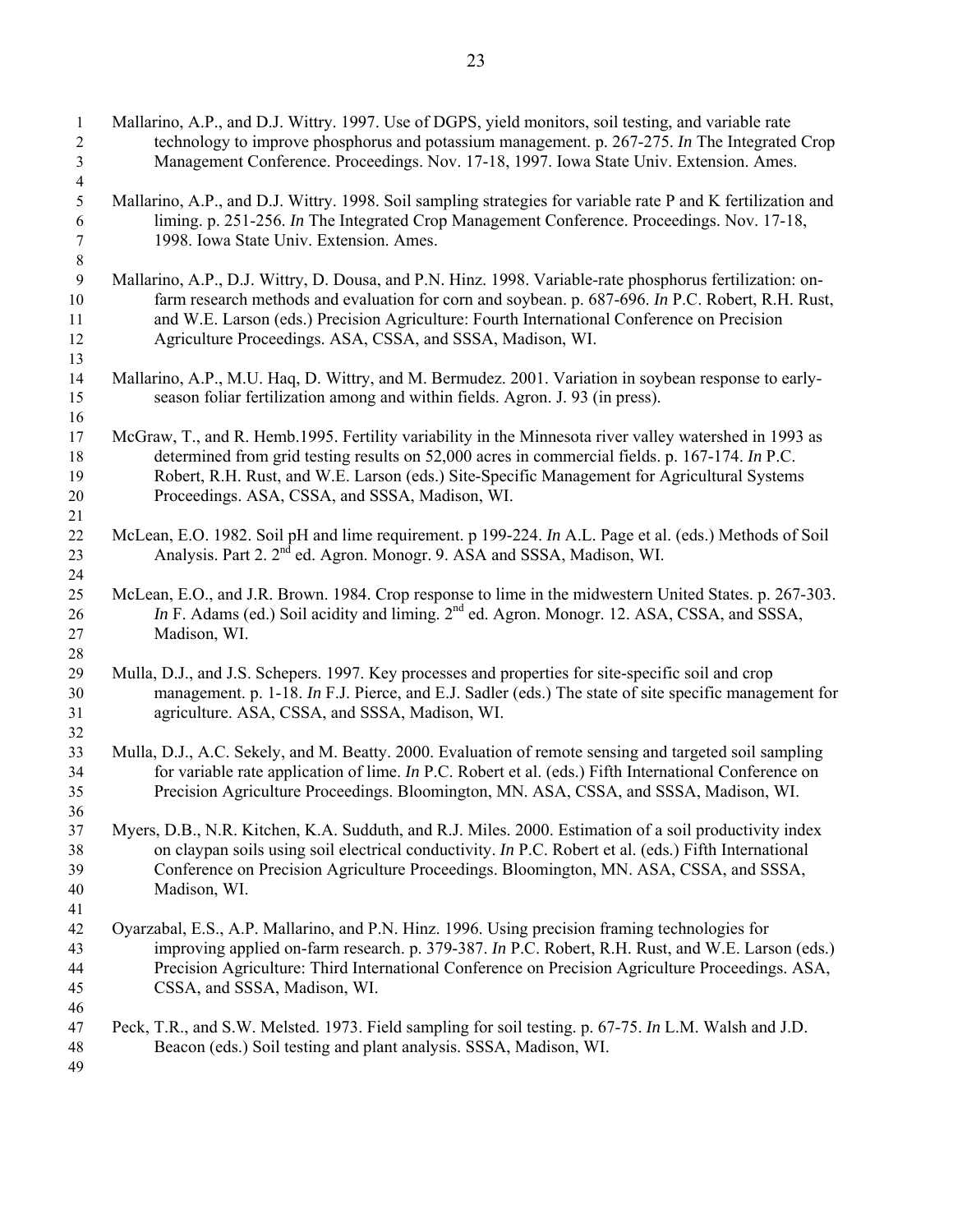| $\mathbf{1}$<br>$\overline{2}$<br>3 | Pierce, F.J., D.D. Warncke, and M.W. Everett. 1995. Yield and nutrient variability in glacial soils of<br>Michigan. p. 133-150. In P.C. Robert, R.H. Rust, and W.E. Larson (eds.) Site-Specific Management<br>for Agricultural Systems Proceedings. ASA, CSSA, and SSSA, Madison, WI.                                          |
|-------------------------------------|--------------------------------------------------------------------------------------------------------------------------------------------------------------------------------------------------------------------------------------------------------------------------------------------------------------------------------|
| 4<br>5<br>6                         | Pierce, F.J., and P. Nowak. 1999. Aspects of precision agriculture. p 1-85. In D.L. Sparks (ed.) Advances<br>in Agron. Vol. 67. Academic Press, San Diego, CA.                                                                                                                                                                 |
| 7<br>$\,8\,$<br>$\boldsymbol{9}$    | Pierce, F.J., and D.D. Warncke. 2000. Soil and crop response to variable-rate liming for two Michigan<br>fields. Soil Sci. Soc. Am. J. 64:774-780.                                                                                                                                                                             |
| 10<br>11<br>12<br>13<br>14<br>15    | Pocknee, S., B.C. Boydell, H.M. Green, D.J. Waters, and C.K. Kvien. 1996. Directed soil sampling. p.<br>159-168. In P.C. Robert, R.H. Rust, and W.E. Larson (eds.) Precision Agriculture: Third<br>International Conference on Precision Agriculture Proceedings. ASA, CSSA, and SSSA, Madison,<br>WI.                         |
| 16<br>17<br>18<br>19<br>20          | Rehm, G.W., J.A. Lamb, J.G. Davis, and G.L. Malzer. 1996. P and K grid sampling: what does it yield<br>us? p. 949-956. In P.C. Robert, R.H. Rust, and W.E. Larson (eds.) Precision Agriculture: Third<br>International Conference on Precision Agriculture Proceedings. ASA, CSSA, and SSSA, Madison,<br>WI.                   |
| 21<br>22<br>23                      | Sas Institute. 1999. SAS Online Doc, Version 8. SAS Institute Inc. Cary, NC, USA. Available online at:<br>http://www.sas.com.                                                                                                                                                                                                  |
| 24<br>25<br>26                      | Sawyer, J.E. 1994. Concepts of variable-rate technology considerations for fertilizer application. J. Prod.<br>Agric. 7:195-201.                                                                                                                                                                                               |
| 27<br>28<br>29                      | Schepers, J.S., M.R. Schlemmer, and R.B. Ferguson. 2000. Site-specific considerations for managing<br>phosphorus. J. Environ. Qual. 29:125-130.                                                                                                                                                                                |
| 30<br>31<br>32                      | Shoemaker, H.E., E.O. McLean, and P.F. Pratt. 1961. Buffer methods of determining lime requirements<br>of soils with appreciable amounts of extractable aluminum. Soil Sci. Soc. Am. Proc. 25:274-277.                                                                                                                         |
| 33<br>34<br>35<br>36<br>37          | Stafford, J.V., R.M. Lark, and H.C. Bolam. 1999. Using yield maps to regionalize fields into potential<br>management units. p. 225-237. In P.C. Robert, R.H. Rust, and W.E. Larson (eds.) Precision<br>Agriculture: Fourth International Conference on Precision Agriculture Proceedings. ASA, CSSA,<br>and SSSA, Madison, WI. |
| 38<br>39<br>40                      | Stroup, W.W., P.S. Baenziger, and K.D. Mulitze. 1994. Removing spatial variation from wheat yield<br>trials: A comparison of methods. Crop Sci. 34:62-66.                                                                                                                                                                      |
| 41<br>42<br>43<br>44                | Sudduth, K.A., J.W. Hummel, and S.J. Birrell. 1997. Sensors for site-specific management. p. 183-210. In<br>F.J. Pierce, and E.J. Sadler (eds.) The state of site-specific management for agriculture. ASA,<br>CSSA, and SSSA, Madison, WI.                                                                                    |
| 45<br>46<br>47                      | Voss, R.D., J.E. Sawyer, A.P. Mallarino, and R. Killorn. 1999. General guide for crop nutrient<br>recommendations in Iowa. Publ. PM 1688 (Rev.). Iowa State Univ. Extension.                                                                                                                                                   |
| 48<br>49<br>50<br>51                | Watson, M.E., and J.R. Brown. 1998. pH and lime requirement. p 13-16. In J.R. Brown (ed.)<br>Recommended chemical soil test procedures for the North Central Region. Recommended North<br>Central Regional Research Publication No 221 (Revised). Missouri Agricultural Experiment Station<br>SB 1001.                         |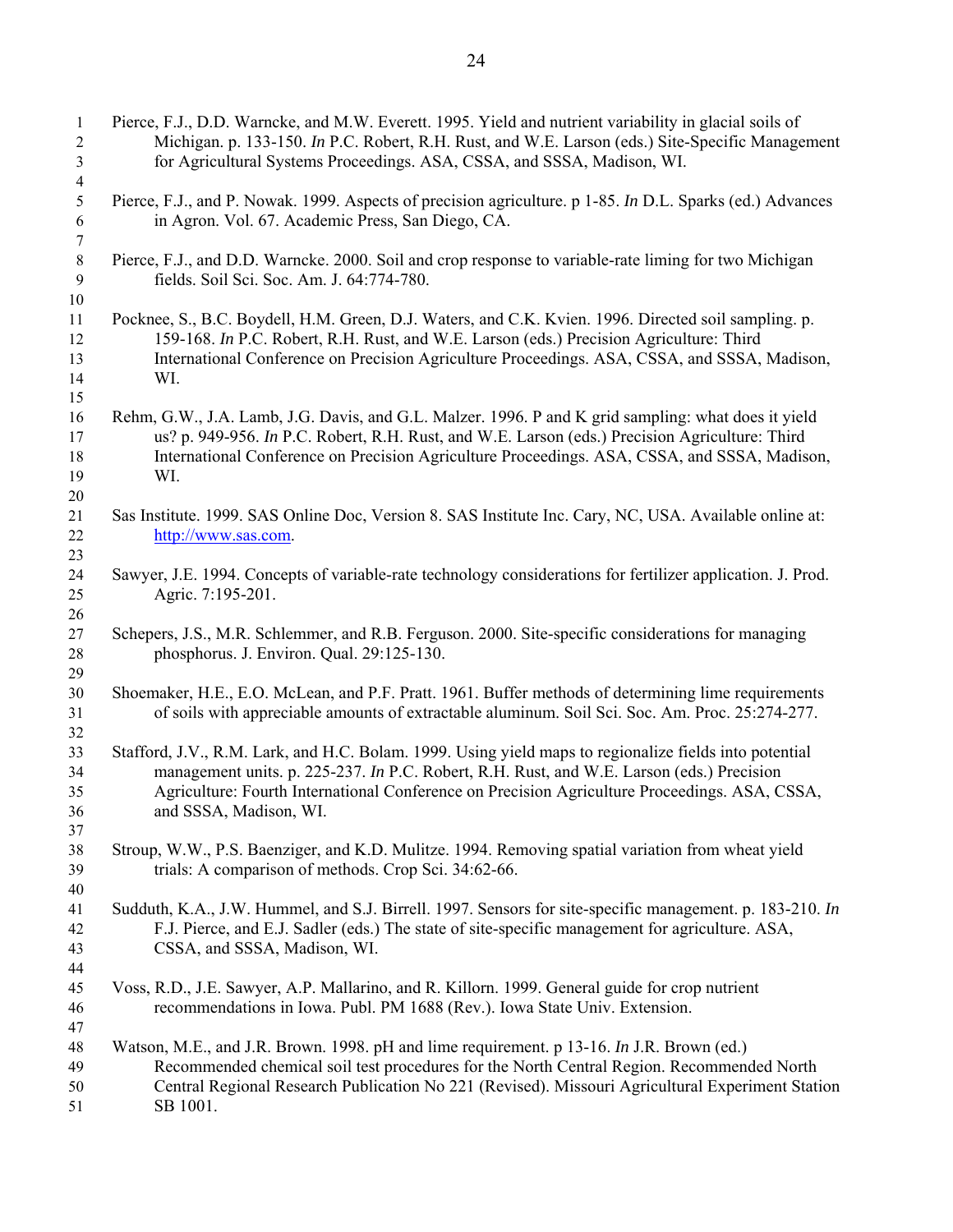$\frac{1}{2}$ 2 Wibawa, W.D., D.L. Dludlu, L.J. Swenson, D.G. Hopkins, and W.C. Dahnke. 1993. Variable fertilizer 3 application based on yield goal, soil fertility, and soil map unit. J. Prod. Agric. 6:255-261.  $\begin{array}{c} 4 \\ 5 \end{array}$ 5 Wollenhaupt, N.C., and R.P. Wolkowski. 1994. Grid soil sampling. Better Crops Plant Food 78:6-9.  $\frac{6}{7}$ 7 Wollenhaupt, N.C., R.P. Wolkowski, and M.K. Clayton. 1994. Mapping soil test phosphorus and potassium for variable-rate fertilizer application. J. Prod. Agric. 7:441-448. potassium for variable-rate fertilizer application. J. Prod. Agric. 7:441-448. 9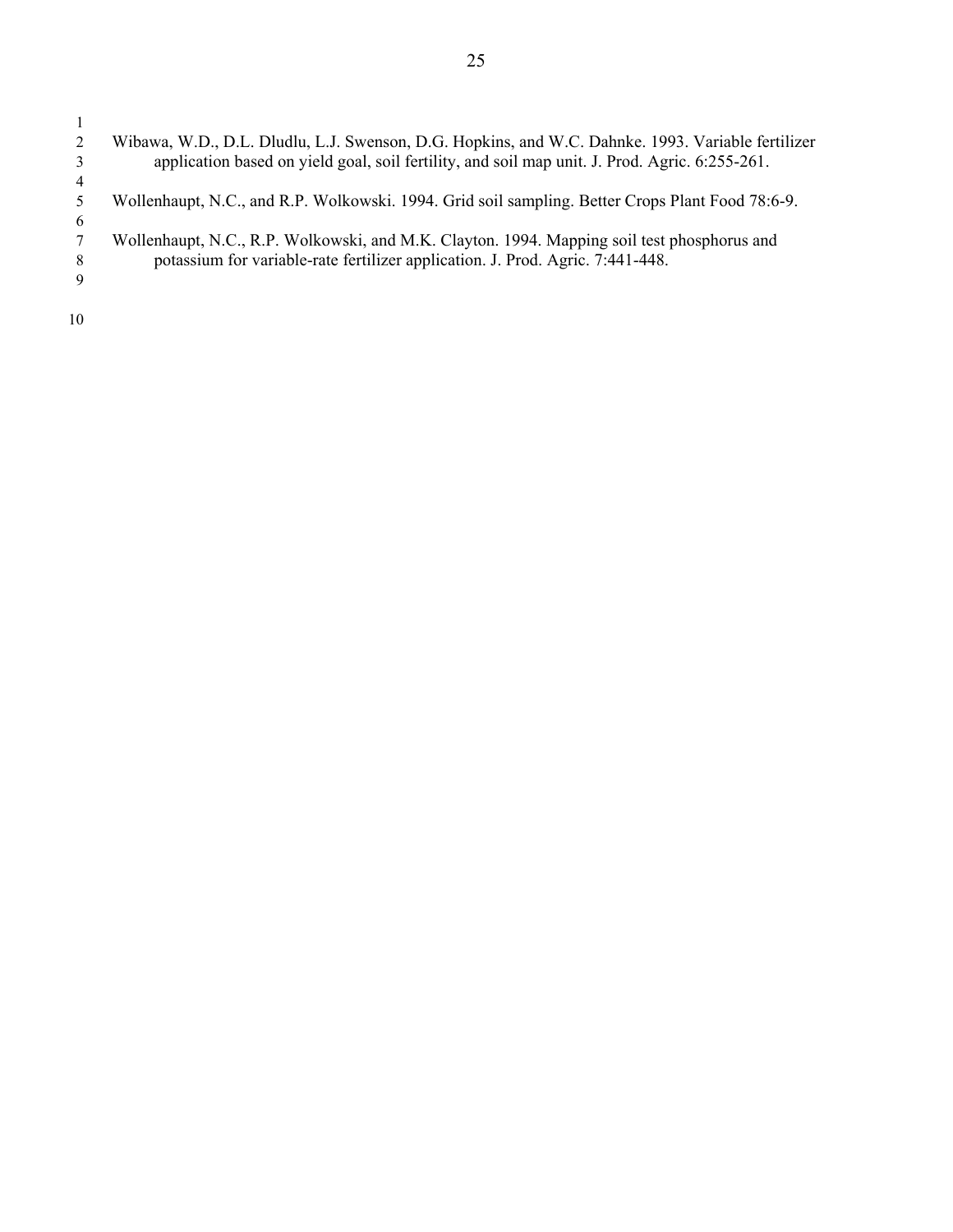| Field<br>Treatment<br>Fixed<br>$\mathbf{1}$<br>Variable <sup>†</sup> |          | pH class         | Field area   | Lime rate                |  |
|----------------------------------------------------------------------|----------|------------------|--------------|--------------------------|--|
|                                                                      |          |                  | ---- ha ---- | $-Mg$ ECCE ha $^{-1}$ -- |  |
|                                                                      |          |                  | 14.6         | 3.36                     |  |
|                                                                      |          | Avg. all classes | 14.6         | 1.48                     |  |
|                                                                      |          | Below 5.7        | 1.3          | 3.92                     |  |
|                                                                      |          | $5.7 - 6.2$      | 5.7          | 2.77                     |  |
|                                                                      |          | 6.3 or above     | 7.6          | $\boldsymbol{0}$         |  |
| $\overline{2}$                                                       | Fixed    |                  | 18.0         | 2.69                     |  |
|                                                                      | Variable | Avg. all classes | 18.0         | 1.05                     |  |
|                                                                      |          | Below 5.7        | 3.6          | 2.73                     |  |
|                                                                      |          | $5.7 - 6.2$      | 5.6          | 1.34                     |  |
|                                                                      |          | 6.3 or above     | 8.8          | $\boldsymbol{0}$         |  |

1 Table 1. Field areas and lime rates for the fixed-rate and variable-rate lime treatments.

22 † Only areas with pH lower than 6.3 received variable-rate lime.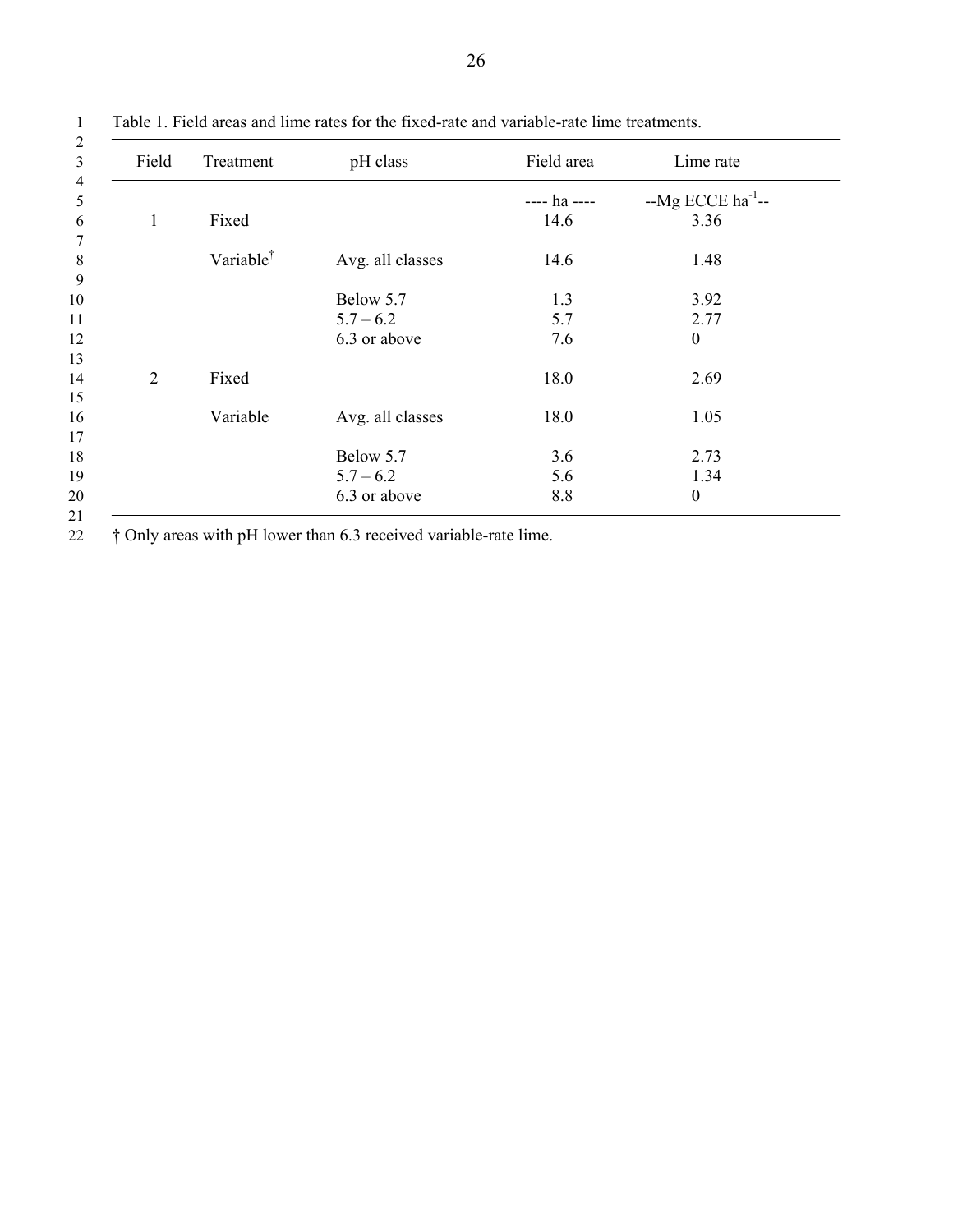|              |                  |           |      | Descriptive statistics <sup>†</sup> | Lime effect $\ddagger$ |       |           |      |                       |
|--------------|------------------|-----------|------|-------------------------------------|------------------------|-------|-----------|------|-----------------------|
| Field        | Sampling<br>date | Treatment | Mean | Max                                 | Min                    | Range | <b>SD</b> | Lime | F vs V                |
|              |                  |           |      |                                     | $pH -$                 |       |           |      | ------- $P>F$ ------- |
| $\mathbf{1}$ | Spring 1998      | No lime   | 6.78 | 8.18                                | 5.55                   | 2.63  | 0.96      | 0.99 | 0.91                  |
|              |                  | Fixed     | 6.81 | 8.18                                | 5.68                   | 2.50  | 0.95      |      |                       |
|              |                  | Variable  | 6.78 | 8.20                                | 5.50                   | 2.70  | 0.95      |      |                       |
|              | Fall 1998        | No lime   | 6.62 | 8.10                                | 5.30                   | 2.80  | 1.10      | 0.46 | 0.72                  |
|              |                  | Fixed     | 6.80 | 8.25                                | 5.63                   | 2.62  | 0.97      |      |                       |
|              |                  | Variable  | 6.88 | 8.50                                | 5.75                   | 2.75  | 0.92      |      |                       |
|              | Fall 1999        | No lime   | 6.54 | 8.05                                | 5.35                   | 2.70  | 1.03      | 0.48 | 0.97                  |
|              |                  | Fixed     | 6.78 | 8.00                                | 5.60                   | 2.40  | 0.92      |      |                       |
|              |                  | Variable  | 6.79 | 8.13                                | 5.65                   | 2.48  | 0.91      |      |                       |
|              | Fall 2000        | No lime   | 6.65 | 8.18                                | 5.40                   | 2.78  | 1.06      | 0.12 | 0.80                  |
|              |                  | Fixed     | 6.95 | 8.10                                | 5.85                   | 2.25  | 0.89      |      |                       |
|              |                  | Variable  | 6.99 | 8.15                                | 5.75                   | 2.40  | 0.83      |      |                       |
| 2            | Fall 1998        | No lime   | 6.62 | 8.10                                | 5.40                   | 2.70  | 0.96      | 0.72 | 0.53                  |
|              |                  | Fixed     | 6.52 | 8.05                                | 5.28                   | 2.77  | 0.88      |      |                       |
|              |                  | Variable  | 6.61 | 8.35                                | 5.25                   | 3.10  | 0.96      |      |                       |
|              |                  |           |      |                                     |                        |       |           |      |                       |
|              | Fall 1999        | No lime   | 6.65 | 8.10                                | 5.53                   | 2.58  | 0.88      | 0.04 | 0.05                  |
|              |                  | Fixed     | 6.73 | 8.10                                | 5.60                   | 2.50  | 0.72      |      |                       |
|              |                  | Variable  | 6.90 | 8.05                                | 5.45                   | 2.60  | 0.79      |      |                       |
|              | <b>Fall 2000</b> | No lime   | 6.69 | 8.23                                | 5.73                   | 2.50  | 0.91      | 0.12 | 0.06                  |
|              |                  | Fixed     | 6.66 | 8.18                                | 5.45                   | 2.73  | 0.82      |      |                       |
|              |                  | Variable  | 6.89 | 8.18                                | 5.40                   | 2.78  | 0.87      |      |                       |
|              |                  |           |      |                                     |                        |       |           |      |                       |

1 Table 2. Descriptive statistics of soil pH for each treatment across the two fields sampled.

 $\frac{1}{36}$   $\frac{1}{36}$  Max = maximum soil test value, Min = minimum soil test value, SD = standard deviation, CV =

37 coefficient of variation.

38  $\ddagger$  Lime effect = comparison of the control vs. the mean of the two limed treatments, F vs V = comparison

39 of the fixed and variable-rate lime treatments.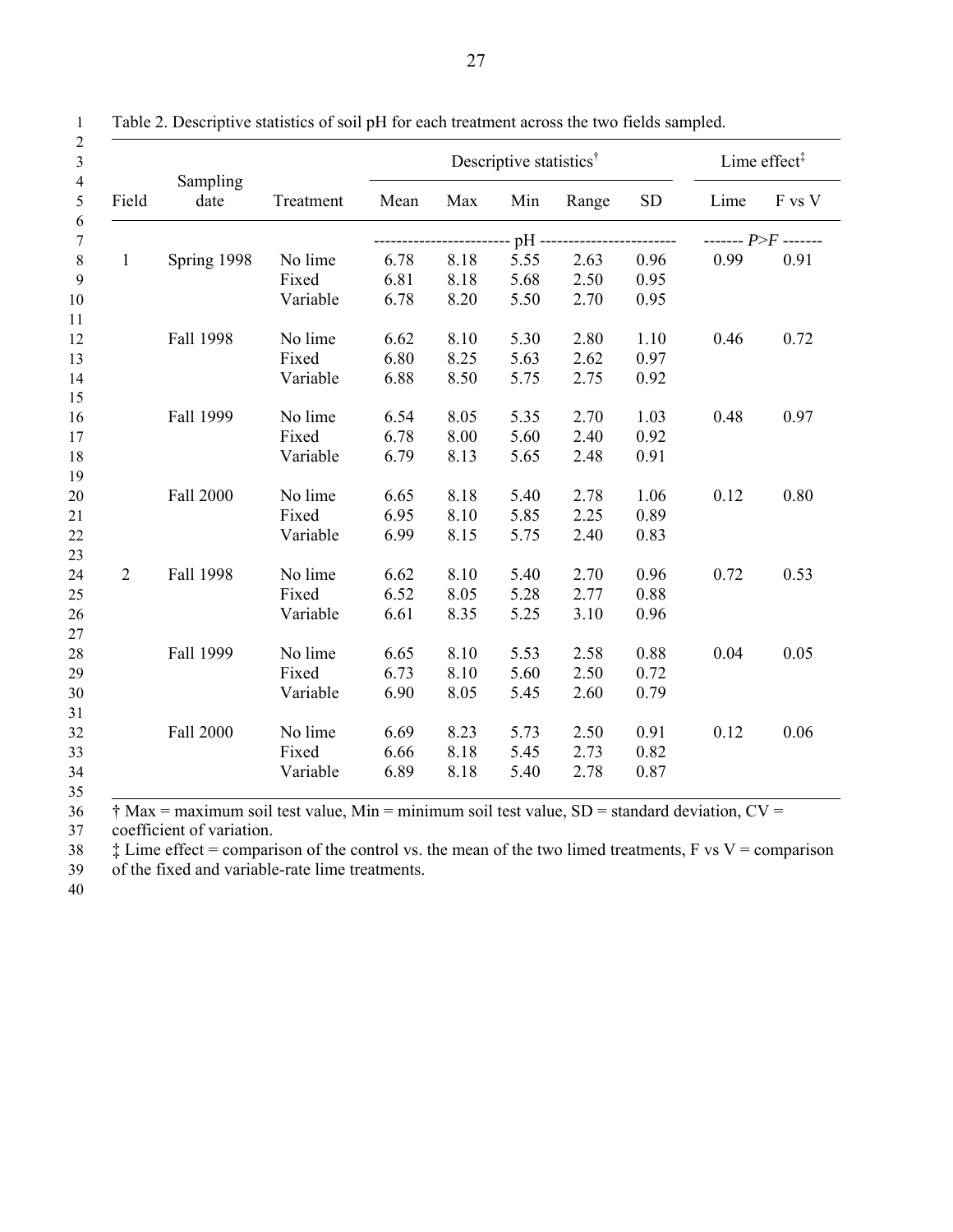|                |             |           |                          | Soil pH by sampling date |      |                   |      |                   |      |                   |  |
|----------------|-------------|-----------|--------------------------|--------------------------|------|-------------------|------|-------------------|------|-------------------|--|
|                |             |           | Spring 1998<br>Fall 1998 |                          |      | Fall 1999         |      | Fall 2000         |      |                   |  |
| Field          | pH class    | Treatment | pH                       | $P > F^{\dagger}$        | pH   | P>F               | pH   | P>F               | pH   | P>F               |  |
| $\mathbf{1}$   | Below 5.7   | No lime   | 5.63                     | 0.33                     | 5.45 | $0.01^{\ddagger}$ | 5.49 | $0.01^{\ddagger}$ | 5.55 | $0.01^{\ddagger}$ |  |
|                |             | Fixed     | 5.69                     |                          | 5.65 |                   | 5.69 |                   | 5.95 |                   |  |
|                |             | Variable  | 5.61                     |                          | 6.00 |                   | 5.93 |                   | 6.23 |                   |  |
|                | $5.7 - 6.2$ | No lime   | 5.99                     | 0.91                     | 5.70 | $0.01^{\ddagger}$ | 5.70 | 0.01              | 5.78 | $0.01^{\ddagger}$ |  |
|                |             | Fixed     | 5.97                     |                          | 5.95 |                   | 5.97 |                   | 6.13 |                   |  |
|                |             | Variable  | 5.96                     |                          | 6.18 |                   | 5.98 |                   | 6.29 |                   |  |
|                | $6.3 - 7.2$ | No lime   | 6.76                     | 0.35                     | 6.50 | 0.12              | 6.54 | 0.15              | 6.59 | 0.09              |  |
|                |             | Fixed     | 6.57                     |                          | 6.86 |                   | 6.65 |                   | 6.95 |                   |  |
|                |             |           |                          |                          |      |                   |      |                   |      |                   |  |
|                | Above 7.2   | No lime   | 7.84                     | 0.68                     | 7.76 | 0.70              | 7.68 | 0.47              | 7.81 | 0.42              |  |
|                |             | Fixed     | 7.87                     |                          | 7.82 |                   | 7.79 |                   | 7.92 |                   |  |
|                |             |           |                          |                          |      |                   |      |                   |      |                   |  |
| $\overline{2}$ | Below 5.7   | No lime   |                          |                          | 5.55 | 0.94              | 5.78 | 0.01              | 5.93 | 0.27              |  |
|                |             | Fixed     |                          |                          | 5.51 |                   | 6.01 |                   | 5.82 |                   |  |
|                |             | Variable  | $\blacksquare$           |                          | 5.51 |                   | 6.12 |                   | 5.99 |                   |  |
|                |             |           |                          |                          |      |                   |      |                   |      |                   |  |
|                | $5.7 - 6.2$ | No lime   |                          |                          | 6.00 | 0.96              | 6.15 | 0.01              | 6.10 | 0.02              |  |
|                |             | Fixed     |                          |                          | 6.03 |                   | 6.45 |                   | 6.33 |                   |  |
|                |             | Variable  |                          |                          | 6.03 |                   | 6.34 |                   | 6.34 |                   |  |
|                |             |           |                          |                          |      |                   |      |                   |      |                   |  |
|                | $6.3 - 7.2$ | No lime   |                          |                          | 6.61 | 0.76              | 6.75 | 0.82              | 6.69 | 0.90              |  |
|                |             | Fixed     |                          |                          | 6.58 |                   | 6.71 |                   | 6.70 |                   |  |
|                |             |           |                          |                          |      |                   |      |                   |      |                   |  |
|                | Above 7.2   | No lime   |                          |                          | 7.85 | 0.56              | 7.79 | 0.26              | 7.89 | 0.22              |  |
|                |             | Fixed     |                          |                          | 7.81 |                   | 7.60 |                   | 7.66 |                   |  |

1 Table 3. Soil pH for different sampling dates, treatments, and pH classes for two fields.

 $\dot{\tau}$  *P*>F = Probability of the comparison between the control and the mean of the two lime treatments for the two acid classes, or between the fixed-<br>38 rate treatment and the mean of the two treatments that received

rate treatment and the mean of the two treatments that received no lime (control and variable-rate) for the two high pH classes.

39 ‡ A comparison of the fixed versus variable rate treatments was significant at *P*#0.05.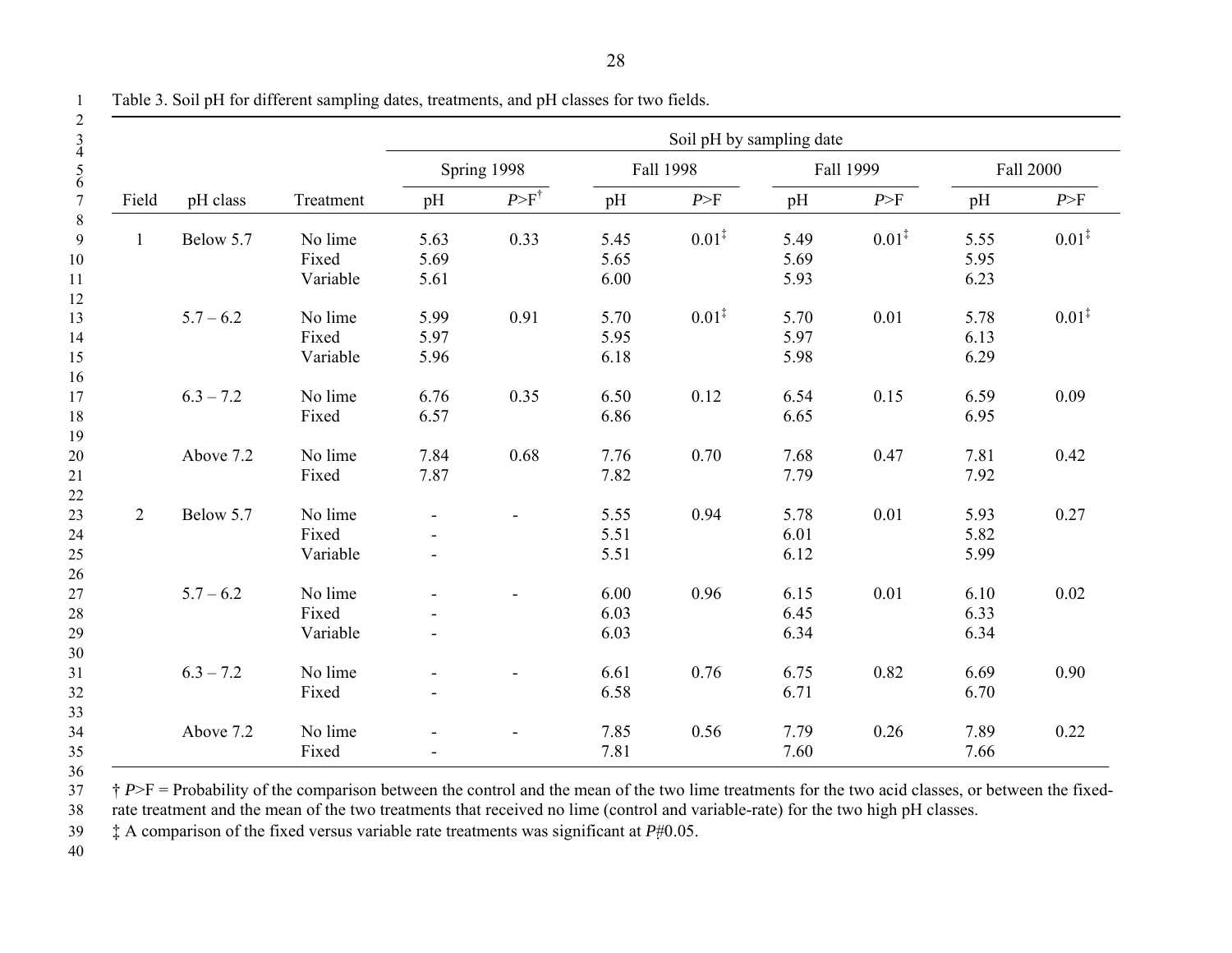|             |           |                        | Lime effect $^{\dagger}$ |        |  |  |  |
|-------------|-----------|------------------------|--------------------------|--------|--|--|--|
| pH class    | Treatment | pH change <sup>‡</sup> | Lime                     | F vs V |  |  |  |
|             |           |                        |                          |        |  |  |  |
| Below 5.7   | No lime   | 0.23                   | 0.04                     | 0.04   |  |  |  |
|             | Fixed     | 0.29                   |                          |        |  |  |  |
|             | Variable  | 0.54                   |                          |        |  |  |  |
|             |           |                        |                          |        |  |  |  |
| $5.7 - 6.2$ | No lime   | $-0.08$                | 0.01                     | 0.22   |  |  |  |
|             | Fixed     | 0.21                   |                          |        |  |  |  |
|             | Variable  | 0.33                   |                          |        |  |  |  |
|             |           |                        |                          |        |  |  |  |
| $6.3 - 7.2$ | No lime   | 0.01                   | 0.28                     |        |  |  |  |
|             | Fixed     | 0.22                   |                          |        |  |  |  |
|             |           |                        |                          |        |  |  |  |
| Above 7.2   | No lime   | 0.01                   | 0.36                     |        |  |  |  |
|             | Fixed     | $-0.06$                |                          |        |  |  |  |
|             |           |                        |                          |        |  |  |  |

1 Table 4. Average change in pH by pH class and treatment across both fields.

22 † Lime = Probability of the comparison between the control and the mean of the two lime treatments for

23 the two acid classes, or between the fixed-rate treatment and the mean of the two treatments that received 24 no lime (control and variable-rate) for the two high pH classes, F vs V = comparison of the fixed and

25 variable rate treatments.

26 ‡ pH change = pH difference between final pH (Fall 2000) and initial pH (Spring 1998 for Field 1, and

27 Fall 1998 for Field 2).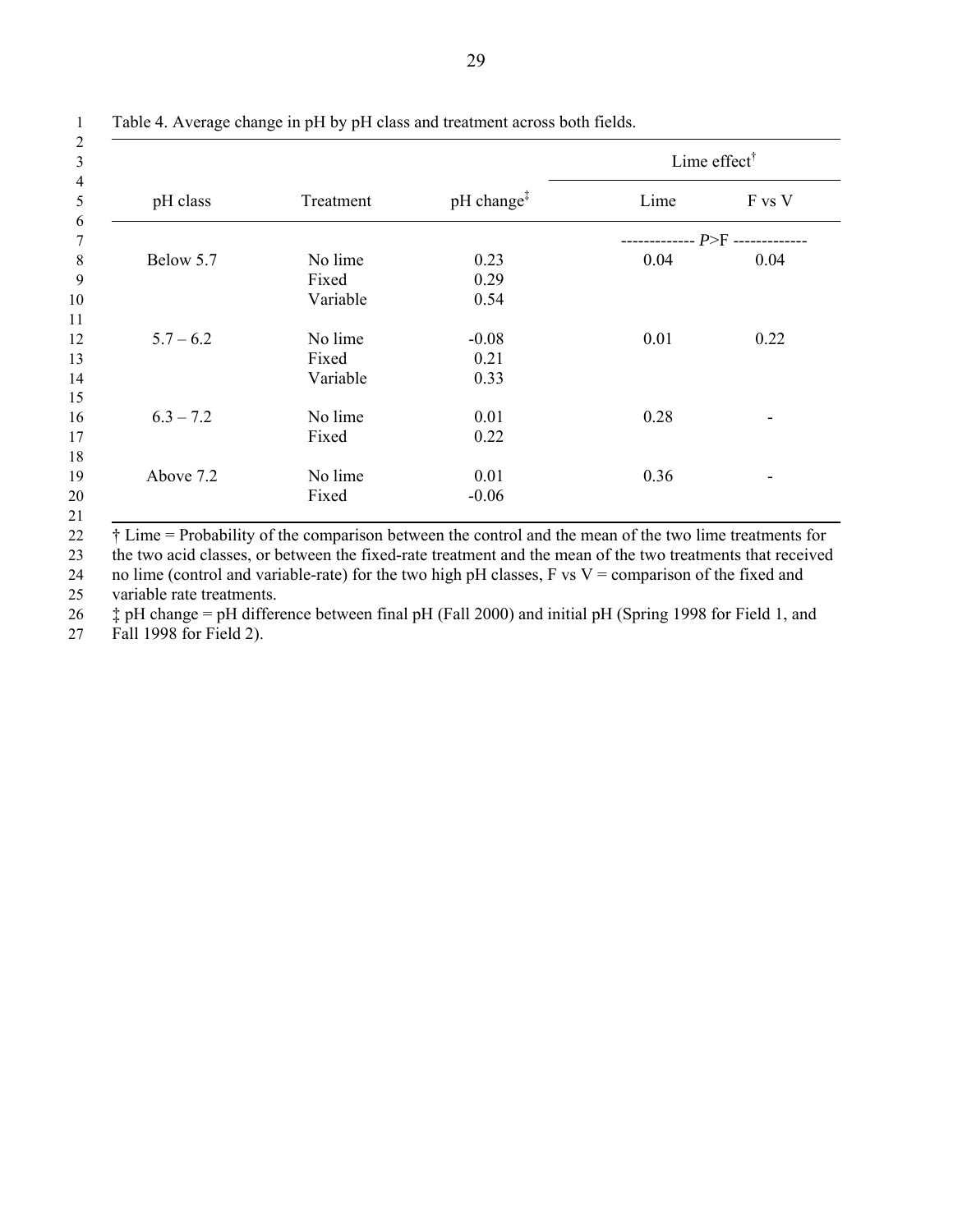|                |                  | Treatment                   |                                                       | Method of analysis <sup>†</sup> |  |  |
|----------------|------------------|-----------------------------|-------------------------------------------------------|---------------------------------|--|--|
| Field          | Crop             | and statistics <sup>‡</sup> | <b>RCBD</b>                                           | <b>RCBD-NNA</b>                 |  |  |
|                |                  |                             | --- kg ha <sup>-1</sup> and level of significance --- |                                 |  |  |
| $\mathbf{1}$   | Soybean 1998     | No lime                     | 3980<br>3988                                          |                                 |  |  |
|                |                  | Fixed                       | 3975                                                  | 3954                            |  |  |
|                |                  | Variable                    | 3887                                                  | 3896                            |  |  |
|                |                  | <b>SE</b>                   | 71.1                                                  | 23.2                            |  |  |
|                |                  | Lime effect                 | 0.59                                                  | 0.07                            |  |  |
|                |                  | F vs. V                     |                                                       | 0.12                            |  |  |
|                | <b>Corn 1999</b> | No lime                     | 11118                                                 | 11122                           |  |  |
|                |                  | Fixed                       | 11337                                                 | 11324                           |  |  |
|                |                  | Variable                    | 11376                                                 | 11386                           |  |  |
|                |                  | <b>SE</b>                   | 101.3                                                 | 57.9                            |  |  |
|                |                  | Lime effect                 | 0.10                                                  | 0.02                            |  |  |
|                |                  | F vs. V                     | 0.79                                                  | 0.48                            |  |  |
|                | Soybean 2000     | No lime                     | 3154                                                  | 3148                            |  |  |
|                |                  | Fixed                       | 3156                                                  | 3160                            |  |  |
|                |                  | Variable                    | 3143                                                  | 3145                            |  |  |
|                |                  | <b>SE</b>                   | 22.8                                                  | 5.1                             |  |  |
|                |                  | Lime effect                 | 0.88                                                  | 0.45                            |  |  |
|                |                  | F vs. V                     |                                                       |                                 |  |  |
| $\overline{2}$ | Soybean 1999     | No lime                     | 3306                                                  | 3301                            |  |  |
|                |                  | Fixed                       | 3304                                                  | 3305                            |  |  |
|                |                  | Variable                    | 3277                                                  | 3281                            |  |  |
|                |                  | <b>SE</b>                   | 31.8                                                  | 11.5                            |  |  |
|                |                  | Lime effect                 | 0.72                                                  | 0.61                            |  |  |
|                |                  | F vs. V                     |                                                       | $\overline{\phantom{a}}$        |  |  |
|                | <b>Corn 2000</b> | No lime                     | 9184                                                  | 9178                            |  |  |
|                |                  | Fixed                       | 9138                                                  | 9143                            |  |  |
|                |                  | Variable                    | 9181                                                  | 9181                            |  |  |
|                |                  | <b>SE</b>                   | 27.0                                                  | 10.4                            |  |  |
|                |                  | Lime effect                 | 0.49                                                  | 0.28                            |  |  |
|                |                  | F vs. V                     |                                                       | $\overline{a}$                  |  |  |

1 Table 5. Effect of lime application on corn and soybean yields evaluated by two methods of analysis.

48 † RCBD = observed means and statistics for the complete-block design, RCBD-NNA = Least square 49 means and statistics from RCBD analysis combined with nearest neighbor analysis.

50  $\ddagger$  SE = average standard error of the least square means, Lime effect = P>*F* of the orthogonal contrast of

51 the control versus the average of the fixed and variable rate treatments, F vs.  $V = P>F$  of the comparison

52 between the fixed and variable rate lime treatments.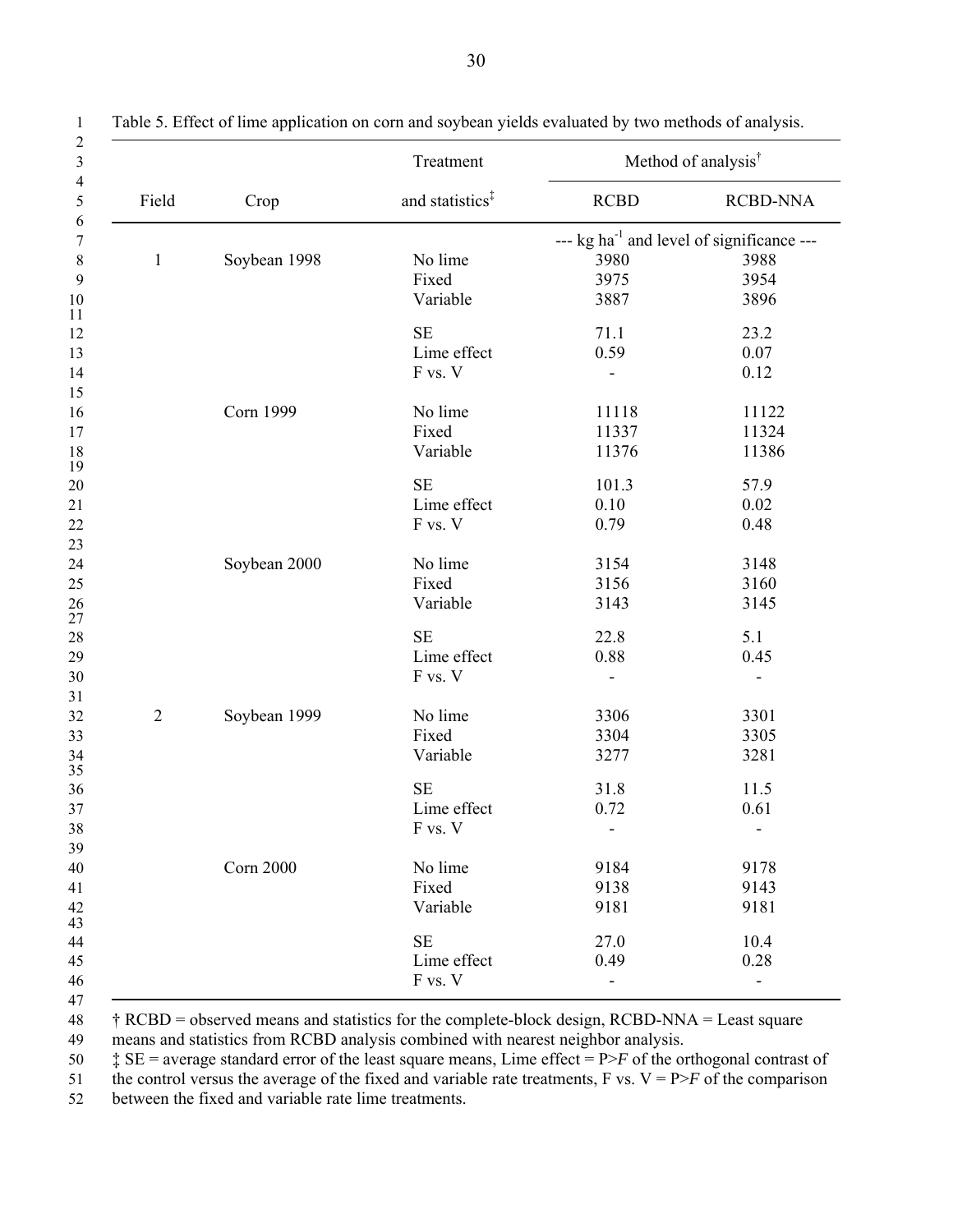|             |           | Soybean 1998              |                   | Corn 1999                 |      | Soybean 2000              |      |  |
|-------------|-----------|---------------------------|-------------------|---------------------------|------|---------------------------|------|--|
| pH class    | Treatment | Yield                     | $P > F^{\dagger}$ | Yield                     | P>F  | Yield                     | P>F  |  |
|             |           | $-kg$ ha <sup>-1</sup> -- |                   | $-kg$ ha <sup>-1</sup> -- |      | $-kg$ ha <sup>-1</sup> -- |      |  |
| Below 5.7   | No lime   | 4513                      | 0.84              | 11713                     | 0.84 | 3192                      | 0.98 |  |
|             | Fixed     | 4477                      |                   | 11716                     |      | 3226                      |      |  |
|             | Variable  | 4603                      |                   | 11583                     |      | 3163                      |      |  |
| $5.7 - 6.2$ | No lime   | 4228                      | 0.88              | 11508                     | 0.29 | 3134                      | 0.22 |  |
|             | Fixed     | 4287                      |                   | 11674                     |      | 3166                      |      |  |
|             | Variable  | 4196                      |                   | 11637                     |      | 3180                      |      |  |
| $6.3 - 7.2$ | No lime   | 4089                      | 0.73              | 11556                     | 0.97 | 3226                      | 0.96 |  |
|             | Fixed     | 4031                      |                   | 11587                     |      | 3230                      |      |  |
|             |           |                           |                   |                           |      |                           |      |  |
| Above 7.2   | No lime   | 3497                      | 0.76              | 10816                     | 0.53 | 3110                      | 0.99 |  |
|             | Fixed     | 3537                      |                   | 10923                     |      | 3110                      |      |  |

1 Table 6. Soybean and corn yield by pH class and treatment for three years in Field 1.

22 † *P*>F: Significance for the orthogonal contrast of the control versus the mean of the fixed and variable

23 rate treatments for the two acid classes and between the fixed rate and the mean of the two treatments<br>24 receiving no lime (control and variable-rate) for the two high pH classes. The comparison of the fixed receiving no lime (control and variable-rate) for the two high pH classes. The comparison of the fixed

25 versus variable-rate treatments never was significant at *P*#0.05.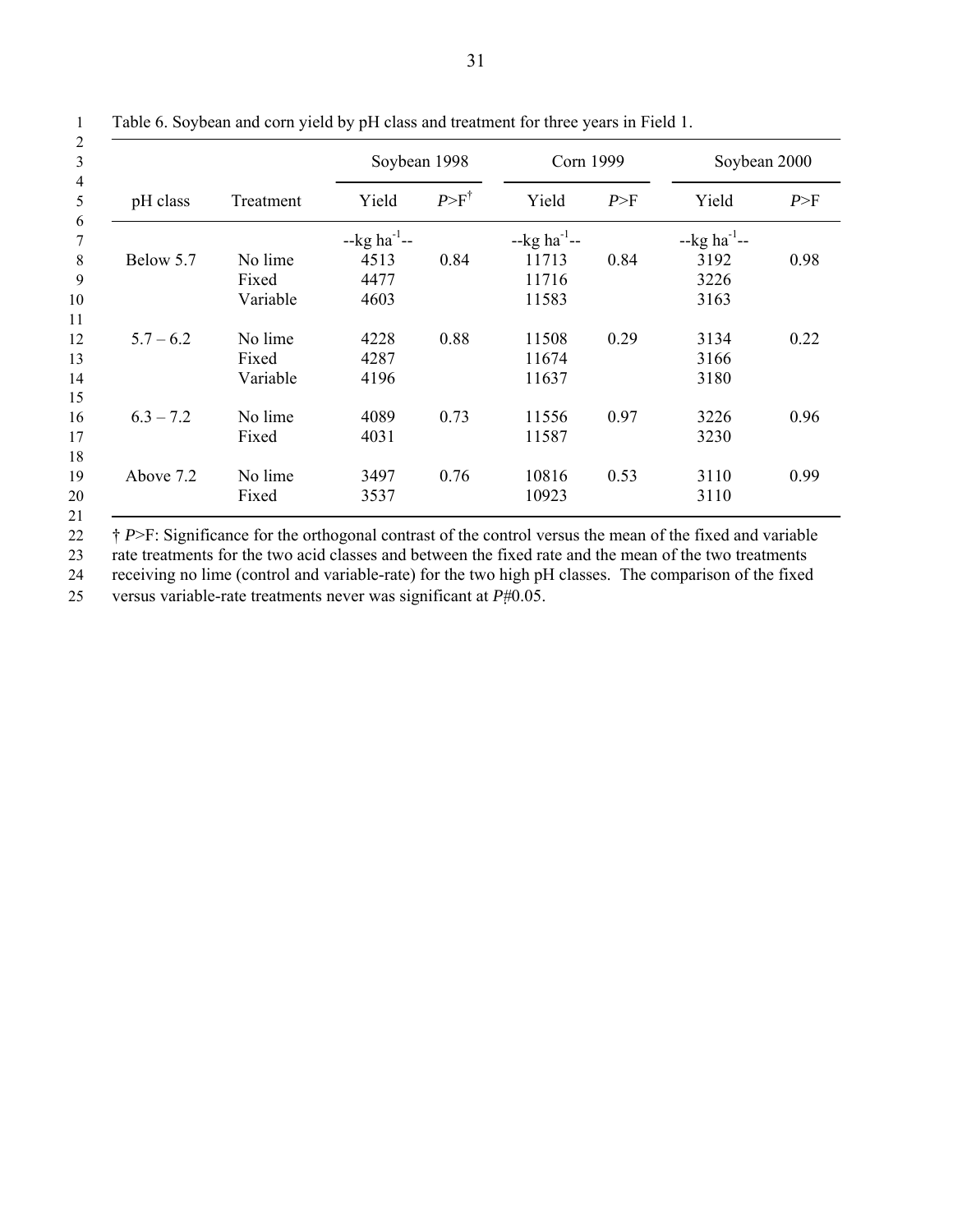|             |           | Soybean 1999              |                   | <b>Corn 2000</b>          |      |  |
|-------------|-----------|---------------------------|-------------------|---------------------------|------|--|
| pH class    | Treatment | Yield                     | $P > F^{\dagger}$ | Yield                     | P>F  |  |
|             |           | $-kg$ ha <sup>-1</sup> -- |                   | $-kg$ ha <sup>-1</sup> -- |      |  |
| Below 5.7   | No lime   | 3690                      | 0.13              | 8891                      | 0.47 |  |
|             | Fixed     | 3539                      |                   | 8913                      |      |  |
|             | Variable  | 3609                      |                   | 8685                      |      |  |
|             |           |                           |                   |                           |      |  |
| $5.7 - 6.2$ | No lime   | 3485                      | 0.35              | 9009                      | 0.14 |  |
|             | Fixed     | 3424                      |                   | 8833                      |      |  |
|             | Variable  | 3400                      |                   | 8949                      |      |  |
|             |           |                           |                   |                           |      |  |
| $6.3 - 7.2$ | No lime   | 3327                      | 0.57              | 9196                      | 0.01 |  |
|             | Fixed     | 3389                      |                   | 8934                      |      |  |
|             |           |                           |                   |                           |      |  |
| Above 7.2   | No lime   | 2940                      | 0.72              | 9234                      | 0.28 |  |
|             | Fixed     | 2979                      |                   | 9315                      |      |  |

1 Table 7. Soybean and corn yield by pH class and treatment for two years in Field 2.

<sup>22</sup> <sup>†</sup> *P*>F: Significance for the orthogonal contrast of the control versus the mean of the fixed and 23 variable rate treatments for the two acid classes and between the fixed rate and the mean of the 24 two treatments receiving no lime (control and variable-rate) for the two high pH classes. The

25 comparison of the fixed versus variable-rate treatments never was significant at *P*#0.05.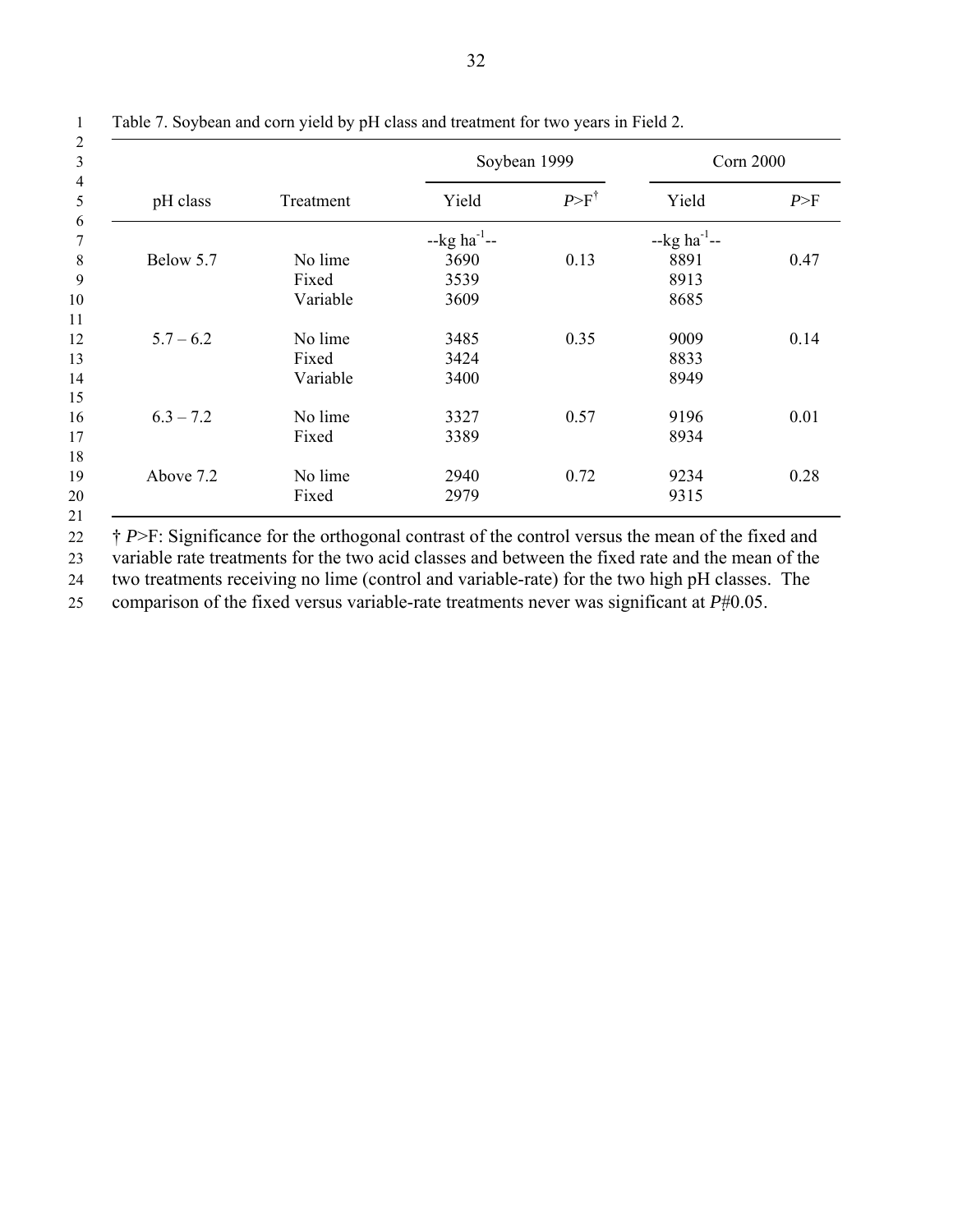|                |                    |               |                                                    |      | Soil pH |                 |      | Total area by pH class |      |  |  |
|----------------|--------------------|---------------|----------------------------------------------------|------|---------|-----------------|------|------------------------|------|--|--|
| Field          | Sampling<br>scheme | Area $\delta$ | Number<br>of units <sup><math>\dagger</math></sup> | Mean | Range   | SD <sub>1</sub> | <6.3 | $6.3 - 7.2$            | >7.2 |  |  |
|                |                    | ---ha---      |                                                    |      |         |                 |      |                        |      |  |  |
| 1              | Small grid-point   | 0.1           | 144                                                | 6.81 | 2.70    | 0.94            | 6.9  | 1.4                    | 6.1  |  |  |
|                | Medium grid point  | 0.3           | 48                                                 | 6.78 | 2.63    | 0.95            | 6.9  | 1.5                    | 6.0  |  |  |
|                | Medium grid cell   | 0.3           | 48                                                 | 6.81 | 2.38    | 0.86            | 6.3  | 1.8                    | 6.3  |  |  |
|                | Large grid point   | 0.7           | 18                                                 | 6.93 | 2.48    | 0.94            | 5.6  | 1.8                    | 7.0  |  |  |
|                | Large grid cell    | 0.7           | 18                                                 | 6.81 | 2.08    | 0.75            | 4.1  | 4.8                    | 5.5  |  |  |
|                | Soil map zones     | $0.5 - 4.6$   | $\overline{7}$                                     | 6.64 | 1.75    | 0.73            | 5.4  | 5.1                    | 3.9  |  |  |
|                | Management zones   | $0.5 - 2.1$   | 9                                                  | 6.68 | 2.03    | 0.60            | 4.5  | 7.3                    | 2.6  |  |  |
|                |                    |               |                                                    |      |         |                 |      |                        |      |  |  |
| $\overline{2}$ | Small grid point   | 0.1           | 180                                                | 6.60 | 3.10    | 0.93            | 9.2  | 3.1                    | 5.7  |  |  |
|                | Medium grid point  | 0.3           | 60                                                 | 6.62 | 2.70    | 0.95            | 9.9  | 2.1                    | 6.0  |  |  |
|                | Medium grid cell   | 0.3           | 60                                                 | 6.60 | 2.65    | 0.87            | 9.3  | 2.7                    | 6.0  |  |  |
|                | Large grid point   | 0.7           | 30                                                 | 6.68 | 2.70    | 0.95            | 10.2 | 1.1                    | 6.7  |  |  |
|                | Large grid cell    | 0.7           | 30                                                 | 6.57 | 2.32    | 0.72            | 6.7  | 6.7                    | 4.6  |  |  |
|                | Soil map zones     | $0.9 - 6.7$   | 6                                                  | 6.95 | 1.86    | 0.80            | 9.7  | 4.2                    | 4.1  |  |  |
|                | Management zones   | $1.0 - 10.1$  | 6                                                  | 6.91 | 1.82    | 0.81            | 11.9 | 0.0                    | 6.1  |  |  |
|                |                    |               |                                                    |      |         |                 |      |                        |      |  |  |

1 Table 8. Area for each sampling unit, number of sampling units, and descriptive statistics of soil pH for different soil sampling strategies.

 $\frac{24}{25}$ 25 <sup>†</sup> Number of sampling units for each soil sampling scheme.<br>26 <sup>†</sup> SD = Standard deviation.<br>27 § Size of each sampling unit. The two numbers indicate the

 $\ddagger$  SD = Standard deviation.

 $\dot{\S}$  Size of each sampling unit. The two numbers indicate the smallest and largest sampling zones.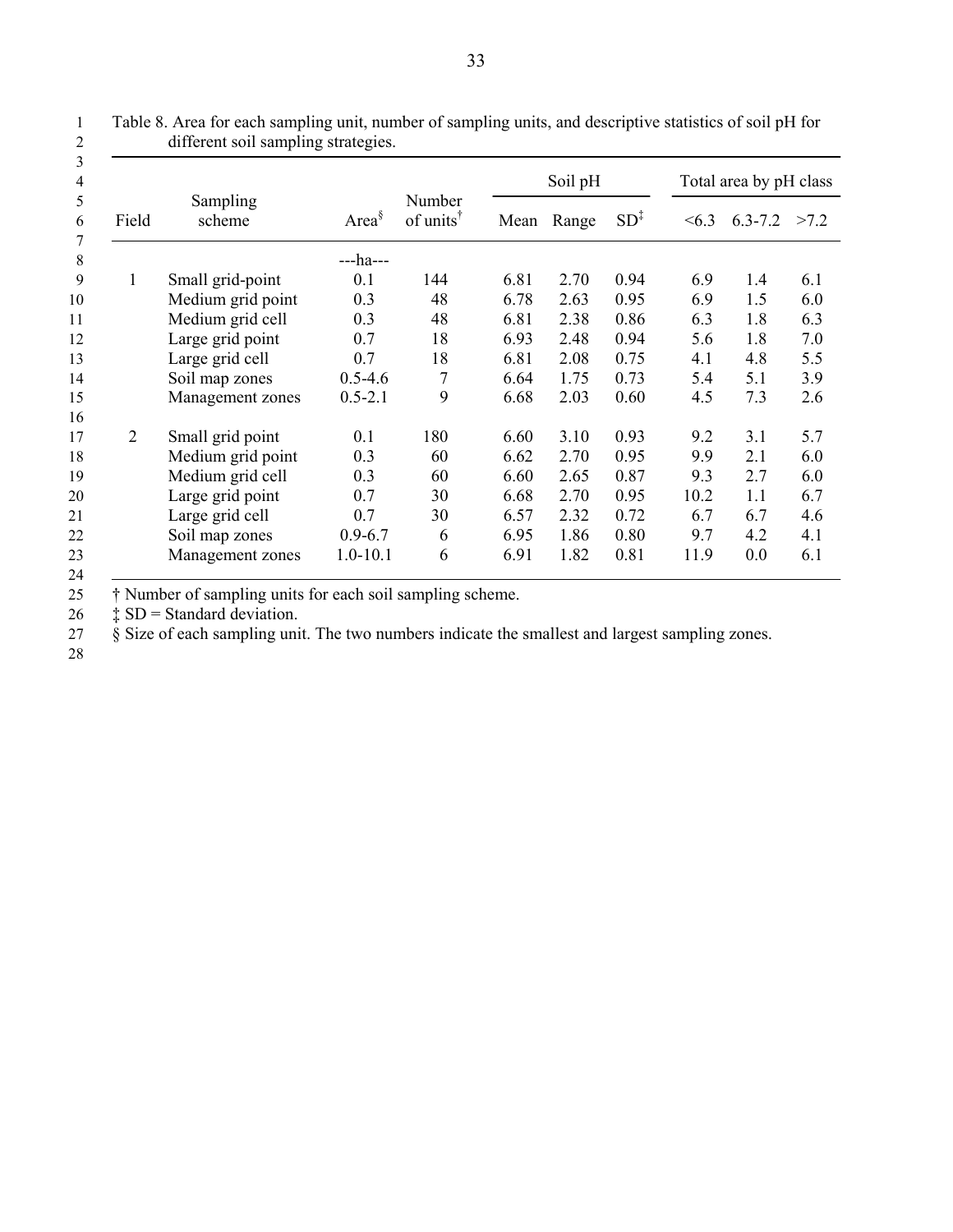| Field          | Soil map zone  |      |                 | Yield zone |      |           | Elevation zone |      | $EC$ zone <sup>†</sup> |                |      | Management zone |       |      |           |
|----------------|----------------|------|-----------------|------------|------|-----------|----------------|------|------------------------|----------------|------|-----------------|-------|------|-----------|
|                | Unit           | pH   | $SD^{\ddagger}$ | Unit       | pH   | <b>SD</b> | Unit           | pH   | <b>SD</b>              | Unit           | pH   | <b>SD</b>       | Unit  | pH   | <b>SD</b> |
|                |                | 6.42 | 0.92            |            | 7.08 | 0.94      |                | 7.20 | 0.75                   |                | 6.12 | 0.65            |       | 7.01 | 0.95      |
|                | $\overline{2}$ | 6.98 | 0.89            | 2          | 7.39 | 0.93      | 2              | 7.63 | 0.67                   | 2              | 6.05 | 0.53            | 2     | 6.24 | 0.51      |
|                | 3              | 5.85 | 0.15            | 3          | 6.39 | 0.88      | 3              | 6.05 | 0.47                   | $\overline{3}$ | 7.40 | 0.74            | 3     | 7.17 | 0.85      |
|                | 4              | 7.53 | 0.68            | 4          | 6.72 | 0.87      | 4              | 6.16 | 0.69                   | 4              | 7.62 | 0.56            | 4     | 6.48 | 0.65      |
|                | 5              | 6.14 | 0.64            | 5          | 7.85 | 0.13      |                |      |                        |                |      |                 | 5     | 6.73 | 0.98      |
|                | 6              | 5.97 | 0.52            | 6          | 6.83 | 1.14      |                |      |                        |                |      |                 | 6     | 5.80 | 0.23      |
|                | 7              | 7.60 | 0.63            | 7          | 6.73 | 0.72      |                |      |                        |                |      |                 |       | 6.68 | 0.94      |
|                |                |      |                 |            |      |           |                |      |                        |                |      |                 | 8     | 6.22 | 0.75      |
|                |                |      |                 |            |      |           |                |      |                        |                |      |                 | 9     | 7.83 | 0.32      |
|                | $Range^{\S}$   | 1.75 | 0.77            | Range      | 1.46 | 1.01      | Range          | 1.58 | 0.06                   | Range          | 1.57 | 0.21            | Range | 2.03 | 0.75      |
| $\overline{2}$ | 1              | 5.99 | 0.60            | 1          | 5.96 | 0.56      | 1              | 7.80 | 0.26                   | 1              | 6.04 | 0.43            | 1     | 7.85 | 0.14      |
|                | $\overline{2}$ | 6.65 | 0.87            | 2          | 7.81 | 0.19      | 2              | 6.87 | 0.93                   | 2              | 6.17 | 0.73            | 2     | 7.29 | 0.76      |
|                | 3              | 6.14 | 0.50            | 3          | 7.51 | 0.64      | 3              | 5.89 | 0.45                   | $\overline{3}$ | 7.35 | 0.79            | 3     | 6.03 | 0.68      |
|                | 4              | 7.49 | 0.27            | 4          | 7.36 | 0.71      | 4              | 6.27 | 0.23                   | 4              | 7.80 | 0.19            | 4     | 6.27 | 0.17      |
|                | 5              | 7.60 |                 | 5          | 6.26 | 0.17      |                |      |                        |                |      |                 | 5     | 6.28 | 0.23      |
|                | 6              | 7.85 | 0.30            | 6          | 5.99 | 0.63      |                |      |                        |                |      |                 | 6     | 7.75 | 0.36      |
|                | Range          | 1.86 | 0.60            | Range      | 1.85 | 0.54      | Range          | 1.91 | 0.70                   | Range          | 1.76 | 0.60            | Range | 1.82 | 0.62      |

1 Table 9 Soil pH means and standard deviation for soil map yield, elevation, electrical conductivity, and management zone schemes.

27  $\uparrow$  EC zone = Electrical conductivity zones.<br>28  $\downarrow$  SD = Standard deviation.

28  $\sharp$  SD = Standard deviation.<br>29  $\sharp$  Observed range of values

 $\dot{\S}$  Observed range of values across sampling units for each scheme.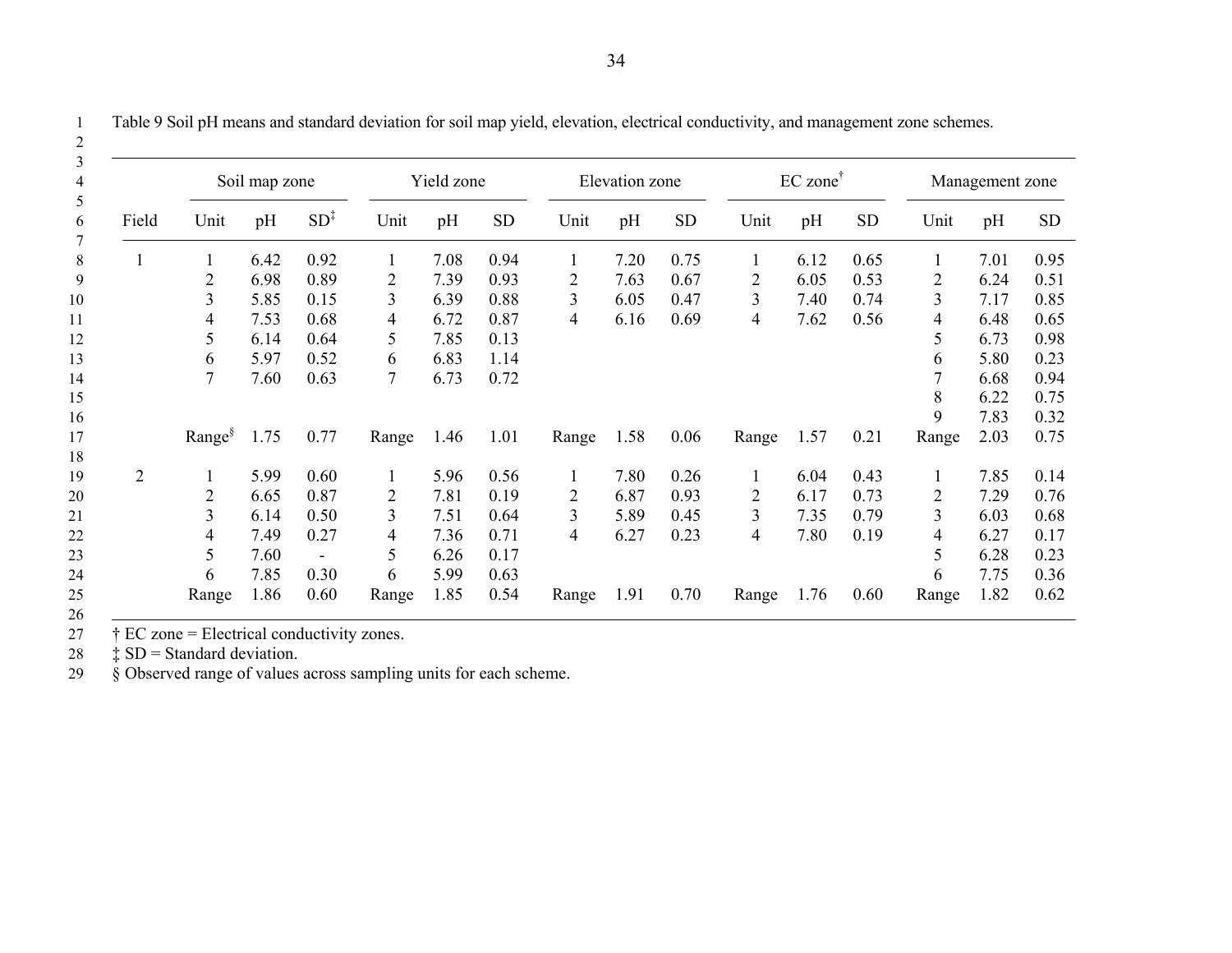

1 Figure 1. Yield (soybean 1999 and corn 2000), elevation, electrical conductivity, soil, and management zone maps from Field 2.